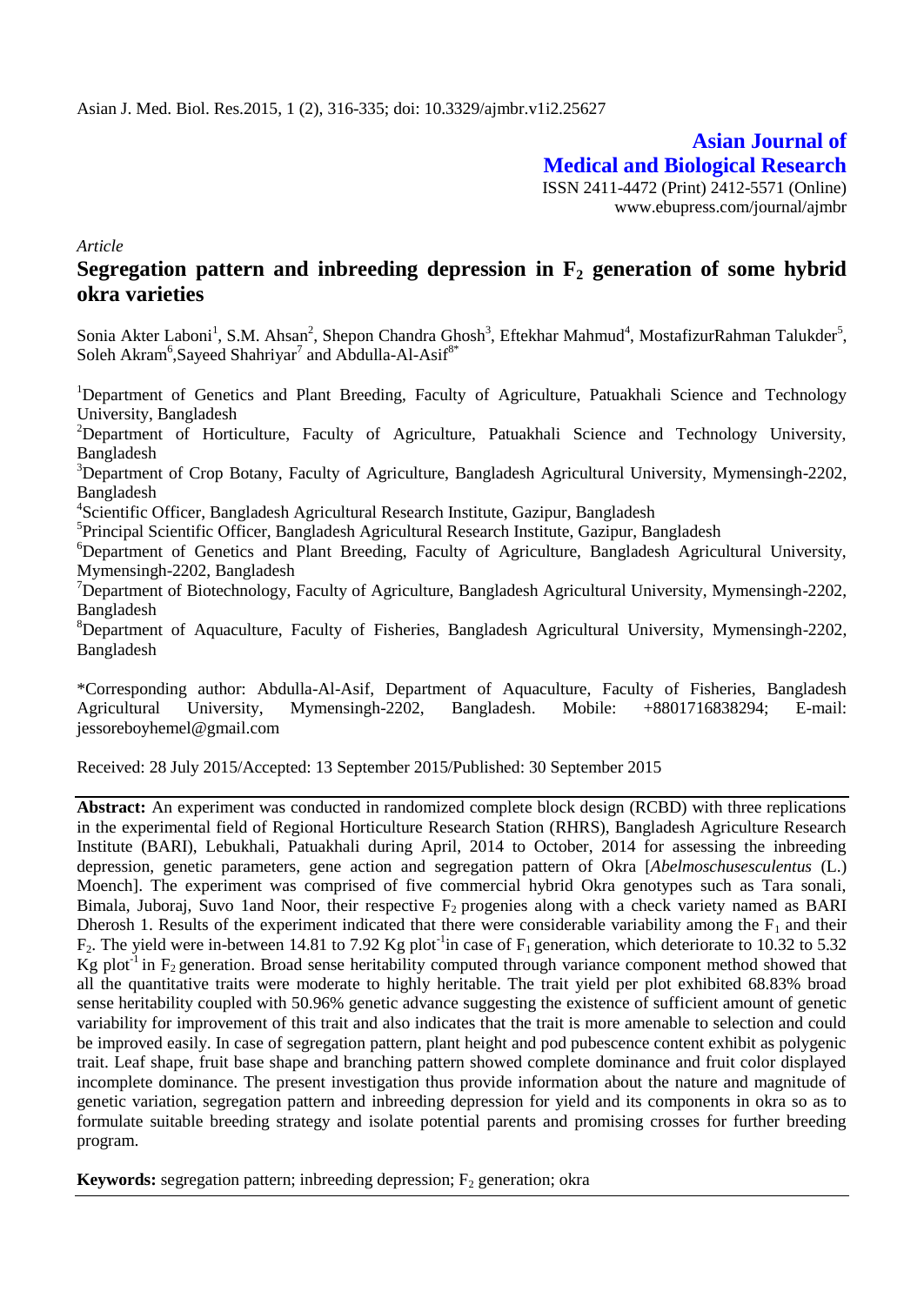#### **1. Introduction**

Okra [*Abelmoschusesculentus*(L.)Moench] is a member under Malvaceae Family and is also known as Lady's finger. It is an annual vegetable crop grown from seed in tropical and sub-tropical parts of the world (Tahkur and Arora, 1986). Okra is a nutritious and delicious vegetable, fairly rich in vitamins and minerals. Per 100 gm. of edible portion of pod have moderate levels of vitamin A (0.01 mg) and C (18 g), calcium (90 mg), phosphorus and potassium. The content of thiamine (0.07 mg), riboflavin (0.08 mg) and niacin (0.08 mg) per 100 g edible portion of pod is higher than that of many vegetables (Rashid, 1990). *Abelmoschus*spp.is predominantly annual. Owing to their floral morphology and the absence of a self-incompatibility system, they are generally regenerated through selfing. However, depending on the species or variety, season and location, varying degree of outcrossing (up to 6(%) occurs in okra. Bees *(Apismellifera*and*A. cerana)* appear to be the main vectors of pollen. Such a level of out crossing will maintain a considerable amount of heterozygosity and heterogeneity, eventually resulting in off-type segregants during repeated multiplication cycles. Since okra is an autogamous crop, the breeding methods suitable for the self-pollinated crops can usefully be employed in this crop also. The crop offers several features *viz.* adaptability to wide range of climatic conditions, erect growing habit, short life span, large size flower and monoadelphous and epipetalous nature of stamens which have a great value to breeder in achieving quick genetic results. Large size flowers and monoadephours condition of stamens facilitate hand emasculation. Its capsule produces a large number of seeds which is also a desirable feature for hybrid seed production. Being a short duration crop, it is possible to grow two generations in a year. Despite these qualities, no systematic studies have been made to generate information on quantitative traits which may be directly or indirectly related to yield and further improvement of this crop.Genetic variability in the population is the most important prerequisite of any breeding program. Variability, only accounts for the observable phenotypic differences, which may be of genetic and environmental. Higher variability has better chance for selecting the desirable genotypes. Furthermore, the partitioning of total variability into its heritable and non-heritable components enables us to know the effectiveness of selection. Heritability, which indicates the transmissibility of the character from parent to offspring, is a useful measure for considering the ratio of genetic variance to the total variance. It may be based on total genetic variance and additive genetic variance, where latter is more important in selection breeding. Heritability indicates the possibility and extent to which improvement can be brought about through selection and it may be of broad and narrow senses.However, heritability alone does not provide the true picture of genetic improvement to be made in subsequent generations. It is the genetic advance which predicts speed of genetic improvement for a particular intensity of selection. Heritability coupled with genetic advance is more useful, and as heritability and phenotypic variation increases, the genetic advance also increases. Thus, the primary requirement of a plant breeder is to have information on the genetic advance and direct and indirect influences of the plant characters on yield. The nature and degree of association between yield and its attributes claims distinct importance which assist the breeder to ascertain the actual yield components and furnish an effective basis of phenotypic selection.Inbreeding depression defines to decrease in fitness and vigor due to inbreeding effect. It increases homozygosity in the genotype by continuous selfing. It results due to fixation of undesirable recessive genes in  $F_2$ . While in case of heterosis, favorable dominant genes of one parent are masking the effect of recessive genes of other parent. The present investigation was, therefore, undertaken with a set of self-crosses to elicit information about the nature and magnitude of genetic variation, segregation pattern and inbreeding depression for yield and its components in okra so as to formulate suitable breeding strategy and isolate potential parents and promising crosses for further exploitation.

#### **2. Materials and Methods**

#### **2.1. Location and description of the experimental site**

A field experiment was conducted at the Research field of Regional Horticulture Research Station (RHRS), Lebukhali, Dumki, Patuakhali during the period from may, 2014 to September, 2014 to study on segregating pattern and inbreeding depression of some hybrid okra varieties in Second filial generation  $(F_2)$ . This region occupies a vast area of tidal floodplain land in the North–West part of Patuakhali district.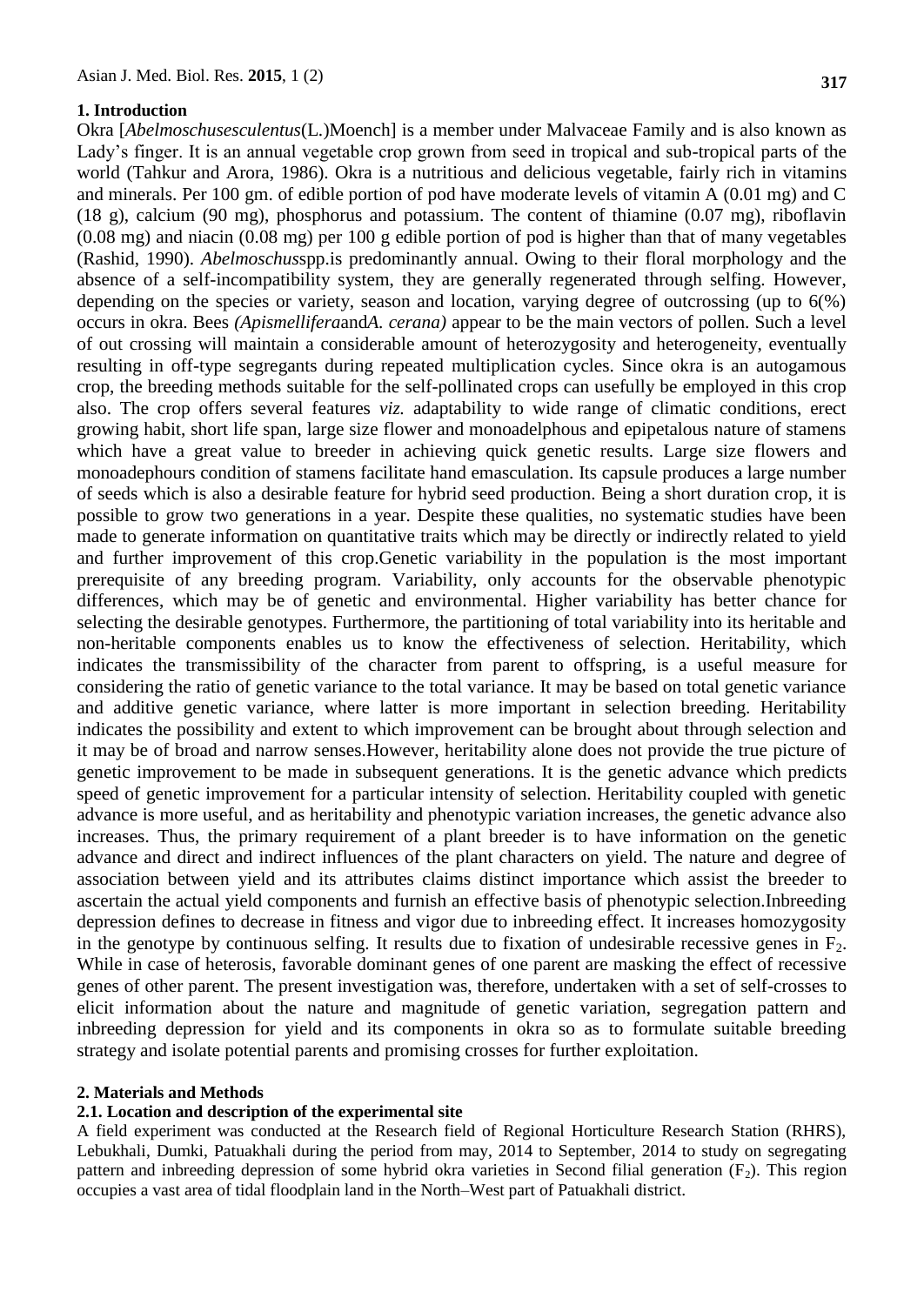## **2.2. Experimental materials**

A total of eleven materials were used in this experiment. Among the materials, five were commercial  $F_1$  okra varieties; five were their  $F_2$  generations and one check variety. The okra variety used in the experiment was Tara Sonali, Bimala, Noor, Suvo-1 and Juboraj and their  $F_2$  derivatives with the cheak variety BARI Dherosh 1. $F_2$ seeds were collected from Regional Horticulture Research Station (RHRS), Lebukhali, Dumki, Patuakhali and F1's were collected from different seed retailers of Barisal.

## **2.3. Layout and design of experiment**

The experiment was laid out in RCBD with three replications. The whole field was divided into three blocks and each block consisted of eleven (11) plots. The replications were separated from one another by 1 m. The distance between plots was 50 cm. The treatment was randomly assigned to each of the block. However, Each  $F_1$  and its respective  $F_2$  were planted side by side. Plot size for  $F_1$ 's and checks variety was 1m x 4m.

## **2.4. Collection of data**

Morphological data were collected from five randomly selected plants for each accession based on International Board for Plant Genetic Resources (IBPGR) recommended descriptor procedures for Okra (Charrier, 1984). Data were collected as specified. These are:

## **2.4.1. Days to 50% flowering**

Recorded as days from sowing to flowering when 50% of the plant of each plot flowered.

## **2.4.2. First harvesting date**

Recorded as days from sowing to  $1<sup>st</sup>$  harvesting when fruit become edible.

## **2.4.3. Node order of 1st flowering**

Node order of  $1<sup>st</sup>$  fruiting of ten randomly selected plants was counted at fruit setting from the  $1<sup>st</sup>$  node of the plant to the  $1<sup>st</sup>$  fruiting node.

## **2.4.4. No of fruit per plant**

Mean number of green pods of selected plants from each plot was recorded.

## **2.4.5. Fruit weight**

Mean weight of ten randomly selected green fruit from each plot were measured in gram (g).

## **2.4.5. Plant height**

Plant height is measured in centimeter (cm) by a meter scale at harvest from the point of attachment of the leaf to the ground level up to the tip. It was classified into 6 classes namely; 60-90 cm, 90-120 cm, 120-150 cm, 150- 180 cm, 180-210cm and 210-240 cm. Number of plant per class were counted and recorded.

## **2.4.6. Fruit Length**

Ten randomly selected pods from each plot were taken and length was recorded by a meter scale in cm and finally mean was calculated.

## **2.4.7. Fruit Diameter**

Mean diameter of 10 randomly selected pods from each plot were measured in cm with the help of slide calipers.

## **2.4.8. Yield per plot**

The weight of individual fruit was recorded during each fruit harvesting and was continued up to final harvesting. Thus, total weight was calculated to get fruit weight per plot and expressed in kilogram.

## **2.4.9.Internodal length**

Recorded as the distance (cm) from the node to node, twenty random internode were selected from different plant of a plot and the average was taken.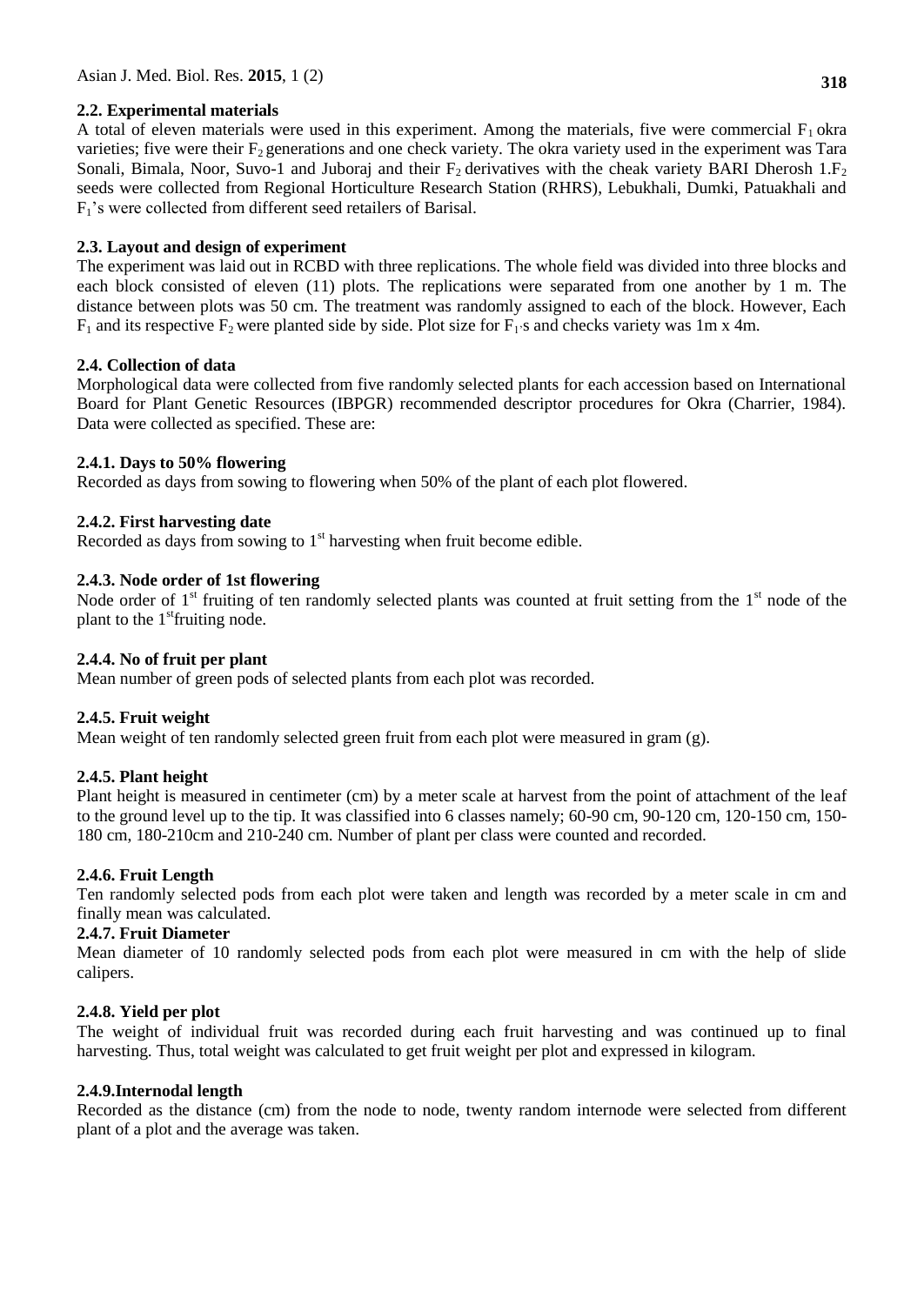#### **2.5. Statistical analysis**

Analysis of variance was done for all the characters under study using the mean values (Singh and Chaudhury, 1985). Duncan's Multiple Range test (DMRT) was performed for all the characters to test the difference between the means of the genotypes following Steel and Torrie (1960).

i) Estimation of genotypic and phenotypic variances

Genotypic and phenotypic variances were estimated according to the formula given by Johnson *et al.* (1955).

Genotypic variance  $\sigma_{\bar{g}}^2 = \frac{GMS \cdot EMS}{r}$ Where, GMS = Genotypic mean square EMS = Error mean square  $r =$ Number of replication Phenotypic variance  $\sigma_{ph}^2 = \sigma_g^2 + EMS$ <br>Where Where,  $\sigma_{\mathbf{g}}^2$  = genotypic variance EMS = Error mean square

ii) Estimation of genotypic co-efficient of variation (GCV) and phenotypic co-efficient of variation (PCV) : Genotypic and phenotypic co-efficient of variation were estimated according to Burton, 1952; Singh and Chaudhury, 1985.

$$
GCV (\%) = \frac{\sqrt{\sigma_g^2}}{\overline{x}} \times 100
$$
  
Where

Genotypic variance  $\bar{x}$  Population mean Similarly,

PCV (%)=
$$
\frac{\sqrt{\sigma_{\text{ph}}^2}}{\bar{x}} \times 100
$$

Where,  $\sigma_{ph}^2$  = Phenotypic variance  $\bar{x}$  Population mean

iii) Estimation of heritability

Heritability in broad sense was estimated using the formula suggested by Johnson el al. (1955) and Hanson, *et al.* (1956).

heritability 
$$
(h_b^2) = \frac{\sigma_g^2}{\sigma_{\text{ph}}^2} \times 100
$$

Where

 $\sigma_{\rm g}^2$  = Genotypic variance  $\sigma_{ph}^2$  = Phenotypic variance

iv) Estimation of genetic advance

Expected genetic advance under selection was estimated using the formula suggested by Johnson *et al.* (1955).

$$
Genetic advance (GA) = \frac{\sigma_g^2}{\sigma_{ph}^2} \times k \times \sigma_{ph}
$$

Where

 $\sigma_{\rm g}^2$  = Genotypic variance

 $\sigma_{\rm ph}^2 =$ Phenotypic variance

 $k =$  selection intensity, the value of which is 2.06 at 5% selection intensity.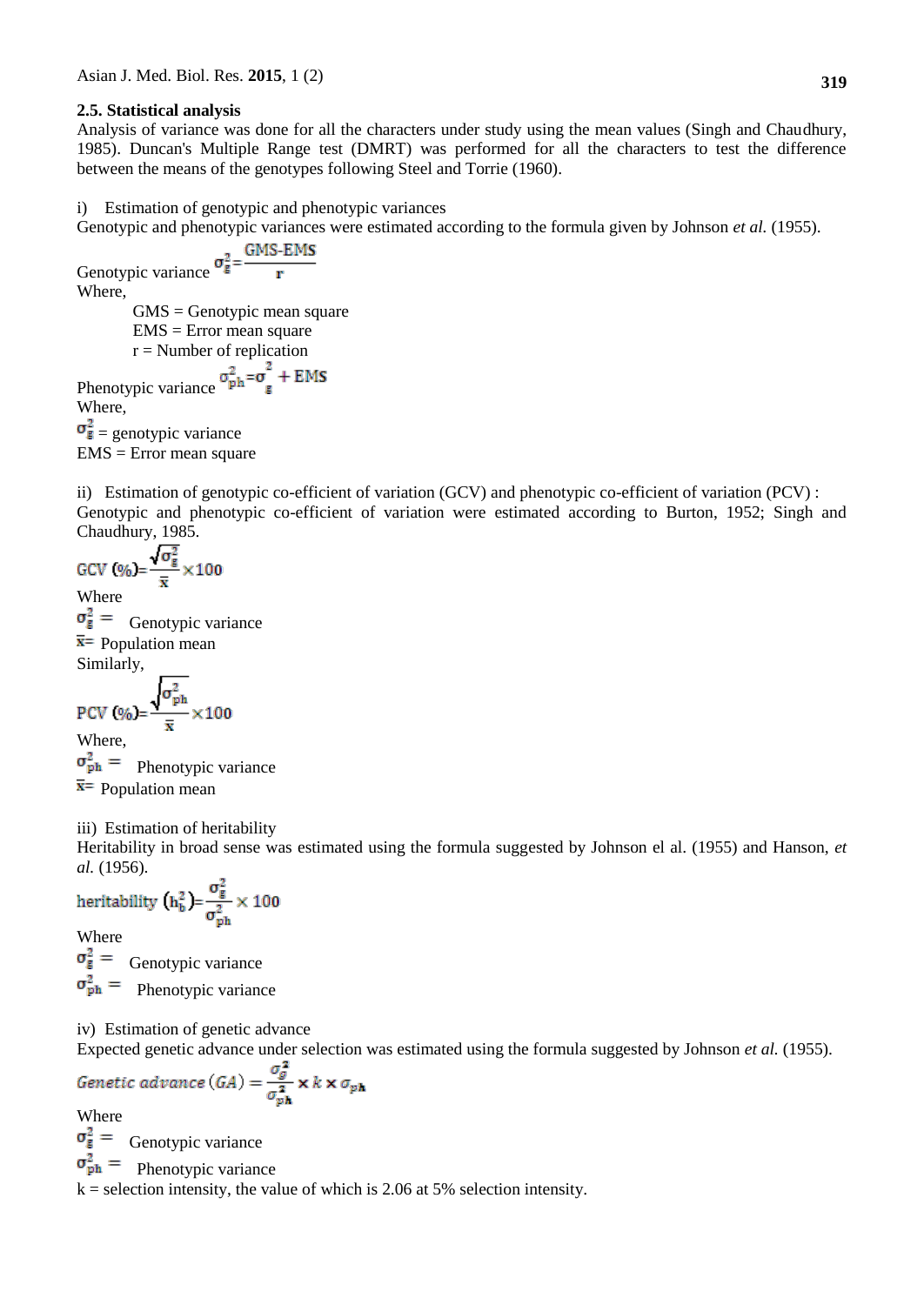$\sigma_{ph}$  = Phenotypic standard deviation.

v) Estimation of genetic advance in percent of mean

Genetic advance in percent of mean was calculated as proposed by Comstock and Robinson (1952).<br>Genetic advance in percent of mean (GA%)= $\frac{GA}{\bar{x}} \times 100$ 

Where,

 $GA =$  genetic advance  $X =$  population mean

#### **2.5.1. Estimation of inbreeding depression**

Inbreeding depression was measured using  $F_1$  and  $F_2$  means values according to the following formula:

Per cent of inbreeding depression (ID) =  $\frac{\overline{\mathbf{F}_1} \cdot \overline{\mathbf{F}_2}}{\overline{\mathbf{F}_2}} \times 100$ 

## **2.5.2. Estimation of segregating pattern**

The selfing ratio was tested using a chi-square test (Panse and Sukhatme, 1985). The confirmation of ratios obtained in  $F_2$  segregating populations was done by the ratios obtained from  $F_1$  generation.

$$
\chi^2 = \sum \frac{(O - E)^2}{E}
$$

Where,

 $O = Observed value$ 

 $E =$  Expected value

When the calculated value of  $\chi_2$  was less than the table value at (n—1) degree of freedom, the fit was considered to be good or the assumed ratio was correct. Conversely, when the calculated value was more than the table value, the fit was not good and the assumed ratio was not correct. Probability values were recorded for these ratios (Deokar, 1964) for their respective test crosses ratios.

#### **3. Results**

#### **3.1. Performance of F1 and F2 progenies**

Days to 50 % flowering were ranged from 39.00 days after sowing to 62.00 days after sowing with mean value 50.27. Maximum days required for 50% flowering in  $F_2$  generation of Noor which was followed by Noor (F<sub>1</sub>) itself. Minimum days for 50% flowering were obtained in  $F_2$  progeny of Juboraj (41 DAS). In most cases, the  $F_2$ progenies took more time for 50% flowering then their respective  $F_1$ . However, in Juboraj it was almost similar in two generations.

|  |  | Table 1. Mean performance of 5 okra genotypes and their $F_2$ derivative in respect of days to 50%  |  |  |  |  |  |
|--|--|-----------------------------------------------------------------------------------------------------|--|--|--|--|--|
|  |  | flowering, days to 1st harvesting, node order of 1st flowering, plant height and internodal length. |  |  |  |  |  |

| <b>Variety</b>                   | 50%<br><b>Flowering</b> | Days to<br>1 <sup>st</sup> harvesting | Node order of<br>1 <sup>st</sup> flowering | <b>Plant</b><br>Height | <b>Internodal</b><br>length |
|----------------------------------|-------------------------|---------------------------------------|--------------------------------------------|------------------------|-----------------------------|
| Tara Sonali $(F_1)$              | 43.33                   | 53.67                                 | 6.23                                       | 130.3                  | 10.37                       |
| Bimala $(F_1)$                   | 52                      | 57                                    | 8.43                                       | 111.6                  | 7.20                        |
| Jubiraj                          | 41.33                   | 55                                    | 7                                          | 108.7                  | 10.27                       |
| Suvi 1                           | 53.67                   | 58.33                                 | 9                                          | 107.9                  | 8.31                        |
| <b>Noor</b>                      | 57.67                   | 61.67                                 | 8.6                                        | 107.9                  | 8.13                        |
| $F_2$ derivatives of Tara Sonali | 43.33                   | 54                                    | 8.56                                       | 131.8                  | 9.50                        |
| $F2$ derivatives of Bimala       | 54.33                   | 59.67                                 | 11                                         | 127.0                  | 10.50                       |
| $F_2$ derivatives of Juboraj     | 41                      | 51.33                                 | 7.87                                       | 116.7                  | 11.13                       |
| $F2$ derivatives of Suvo 1       | 55.67                   | 62.33                                 | 11.03                                      | 125.4                  | 10.20                       |
| $F_2$ derivatives of noor        | 61                      | 62.33                                 | 10.33                                      | 126.7                  | 9.07                        |
| <b>BARI</b> Dherosh-1            | 49.67                   | 55.33                                 | 7.27                                       | 122.0                  | 10.53                       |
| LSD(5%)                          | 4.88                    | 2.54                                  | 1.86                                       | 13.76                  | 2.05                        |

Days to  $1<sup>st</sup>$  harvest ranged from 62.33 DAS to 51.33 DAS with mean value 57.33. Maximum days required for  $1<sup>st</sup>$  harvesting was in  $F_2$  progeny of Suvo 1 and Noor which was 62.33 DAS. Minimum days for  $1<sup>st</sup>$  harvesting were required in  $F_2$  progeny of Juboraj which was 51.33 DAS. In all cases, harvesting took more time in  $F_2$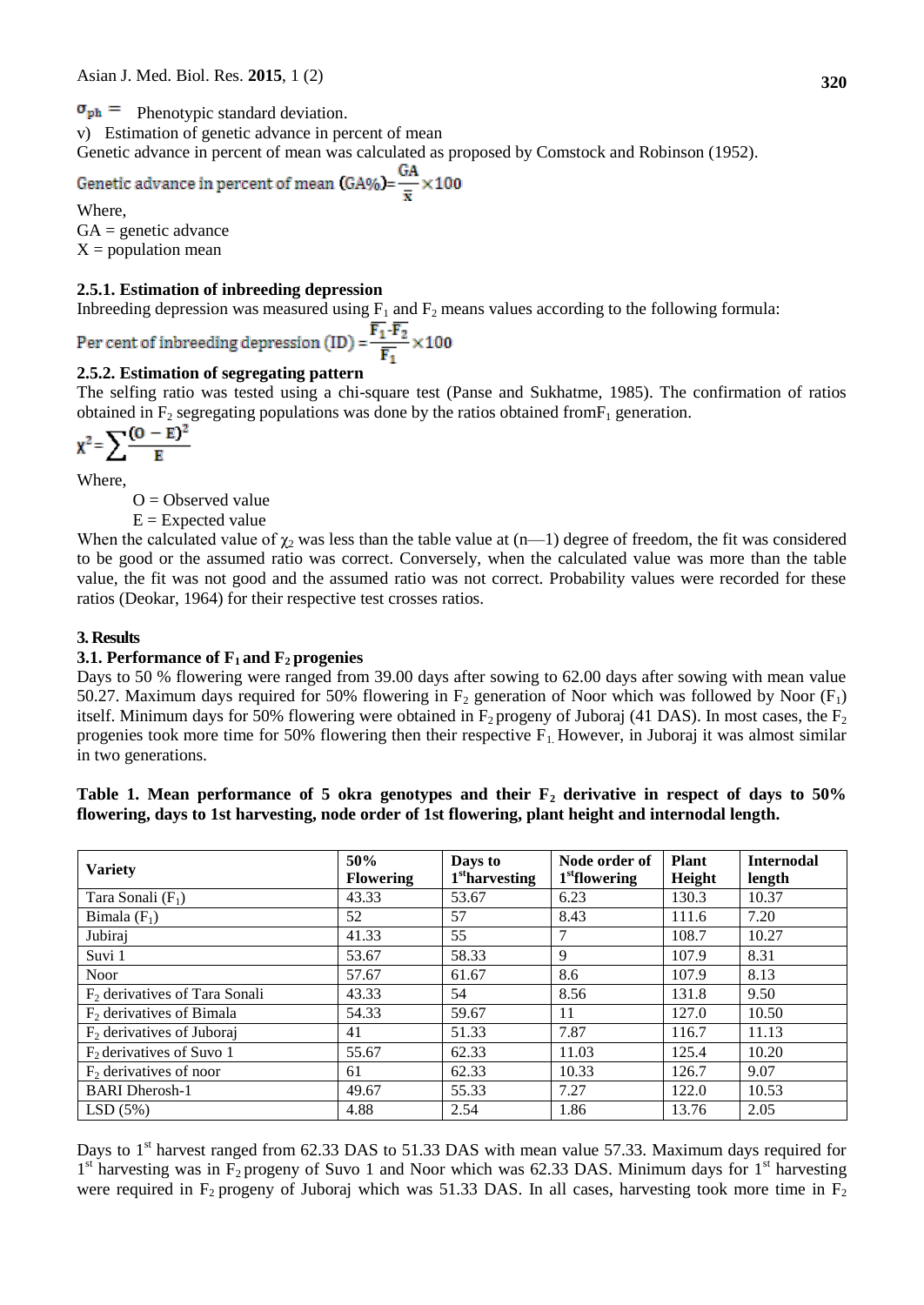progenies then their respective  $F_1$  progenies but in Juboraj  $F_2$  progeny took less time than its  $F_1$  for 1<sup>st</sup>harvesting.Node order for 1<sup>st</sup> flowering ranged from6.23 to 11.03 and there was significant variation among the genotypes for the characters. 1<sup>st</sup> flowering was obtained in 11<sup>th</sup> node in F<sub>2</sub>progeny of Bimala and Suvo-1, and in Tara sonali  $(F_1)$ , it was found in  $6<sup>th</sup>$  node. Significant variation was observed for the character number of fruit per plant. Number of fruit per plant ranged from 6.93 to 15.37. Maximum fruiting was found in Tara sonali  $(F_1)$  and minimum in  $F_2$  progeny of Noor. In all cases, number of fruit was higher in  $F_1$  then their respective  $F_2$ progenies.

There was significant variation among the materials for individual fruit weight. Maximum fruit weight was found in Juboraj (F<sub>1</sub>) (21.23g) which was almost similar in Noor (F<sub>1</sub>) (21g). Smallest fruit was found in F<sub>2</sub> progeny of Suvo-1 (15.53 g). Mean value for this character was 17.86 g, in all cases  $F_1$  produced larger fruit then their respective  $F_2$  progenies.

| Table 2. Mean performance of 5 okra genotypes and their $F_2$ derivative in respect of number of fruit per |  |
|------------------------------------------------------------------------------------------------------------|--|
| plant, fruit weight, fruit length, fruit diameter and yield.                                               |  |

|                                 | Number of fruit | Fruit  | Fruit  | Fruit    | Yield |
|---------------------------------|-----------------|--------|--------|----------|-------|
|                                 | per plant       | weight | length | diameter |       |
| Tara Sonali $(F_1)$             | 15.37           | 15.63  | 18,78  | 1.43     | 12.09 |
| Bimala $(F_1)$                  | 11.43           | 18.63  | 14,57  | 1.40     | 10.65 |
| Jubiraj                         | 13.9            | 21.23  | 16.06  | 1.70     | 14.81 |
| Suvi 1                          | 9.23            | 17.83  | 15.37  | 1.49     | 8.24  |
| <b>Noor</b>                     | 7.53            | 21     | 13.30  | 1.50     | 7.92  |
| $F2$ derivatives of Tara Sonali | 11.97           | 17.27  | 13.77  | 1.63     | 10.32 |
| $F2$ derivatives of Bimala      | 7.4             | 16.8   | 12.99  | 1.30     | 6.27  |
| $F2$ derivatives of Juboraj     | 10.43           | 17.77  | 13.53  | 1.40     | 9.32  |
| $F_2$ derivatives of Suvo 1     | 6.96            | 15.53  | 13.96  | 1.42     | 5.42  |
| $F_2$ derivatives of noor       | 6.93            | 15.27  | 11.98  | 1.27     | 5.32  |
| <b>BARI</b> Dherosh-1           | 11.23           | 19.53  | 12.37  | 1.31     | 10.92 |
| LSD(5%)                         | 3.02            | 2.37   | 1.93   | 0.21     | 3.14  |

Plant height ranged from 107.9 cm to 131.8 cm and variation for this character was highly significant. Maximum plant height was found in  $F_2$  progeny of tarasonali (131.8 cm and minimum was found in Noor ( $F_1$ ) and Suvo-1 (F<sub>1</sub>) (107.9 cm).in all cases, F<sub>1</sub> produced smaller plant than their respective F<sub>2</sub> progenies.

Significant variation was obtained for intermodal length. This value ranged from 7.20 cm to 11.13 cm. Maximum node length was found in  $F_2$  progeny of Juboraj (11.13 cm) and minimum in Bimala ( $F_1$ ) (7.20 cm). in Tara sonali, internodal length decreased in  $F_2$ . But in all other cases, this value increased in  $F_2$  than their respective  $F_1$ .

| Table 3. Analysis of variance (mean squares) for different characters. |  |  |
|------------------------------------------------------------------------|--|--|
|                                                                        |  |  |

| <b>Source</b>        | d.f | 50%        | 1st<br>g date | <b>Node</b><br>$\int$ flowering harvestin order of 1 <sup>st</sup> fruit per weight<br>flowering | N <sub>0</sub><br><b>plant</b> | of Fruit | <b>plant</b><br>height       | linternod Fruit<br>al length Lengt Diam |                | Fruit<br>eter | <b>Yield</b> |
|----------------------|-----|------------|---------------|--------------------------------------------------------------------------------------------------|--------------------------------|----------|------------------------------|-----------------------------------------|----------------|---------------|--------------|
| <b>Replication</b> 2 |     | 27.36      | 7.48          | 1.27                                                                                             | 11.65                          | 7.39     | 250.57                       | 0.61                                    | 3.73           | 0.01          | 20.73        |
| Treatment            |     | $147.72**$ | $43.60**$     | $.59**$                                                                                          | 24.95                          |          | $12.97**$   254.56**   4.58* |                                         | $11.13* 0.05*$ |               | $26.00**$    |
| Error                | 10  | 8.23       | 2.22          | 1.19                                                                                             | 3.14                           | 1.94     | 65.28                        | 1.45                                    | 1.29           | 0.02          | 3.40         |

|  |  |  |  | Table 4. Maximum, minimum, mean and standard deviation. |  |  |  |
|--|--|--|--|---------------------------------------------------------|--|--|--|
|--|--|--|--|---------------------------------------------------------|--|--|--|

|           | 50%   | $\blacksquare$ st    | Node order No |                               | of Fruit | <b>plant</b> | internodal Fruit |       | Fruit                  | Yield |
|-----------|-------|----------------------|---------------|-------------------------------|----------|--------------|------------------|-------|------------------------|-------|
|           |       | flowering harvesting | of            | $1st$ fruit per weight height |          |              | length           |       | <b>Length Diameter</b> |       |
|           |       | date                 | flowering     | <b>plant</b>                  |          |              |                  |       |                        |       |
| Max       | 62.00 | 64.00                | 14.00         | 18.30                         | 21.90    | 142.70       | 13.20            | 21.41 | 1.77                   | 19.62 |
| Min       | 39.00 | 50.00                | 5.40          | 6.20                          | 13.00    | 94.80        | 5.00             | 10.75 | 1.04                   | 4.58  |
| Mean      | 50.27 | 57.33                | 8.67          | 10.22                         | 17.86    | 119.54       | 9.56             | 14.24 | 1.44                   | 9.21  |
| standard  | 7.17  | 3.87                 | 1.76          | 3.19                          | 2.36     | 11.48        | 1.52             | 2.09  | 0.17                   | 3.35  |
| deviation |       |                      |               |                               |          |              |                  |       |                        |       |
| Variance  | 51.41 | 15.01                | 3.10          | 10.17                         | 5.55     | 131.89       | 2.30             | 4.38  | 0.03                   | 11.20 |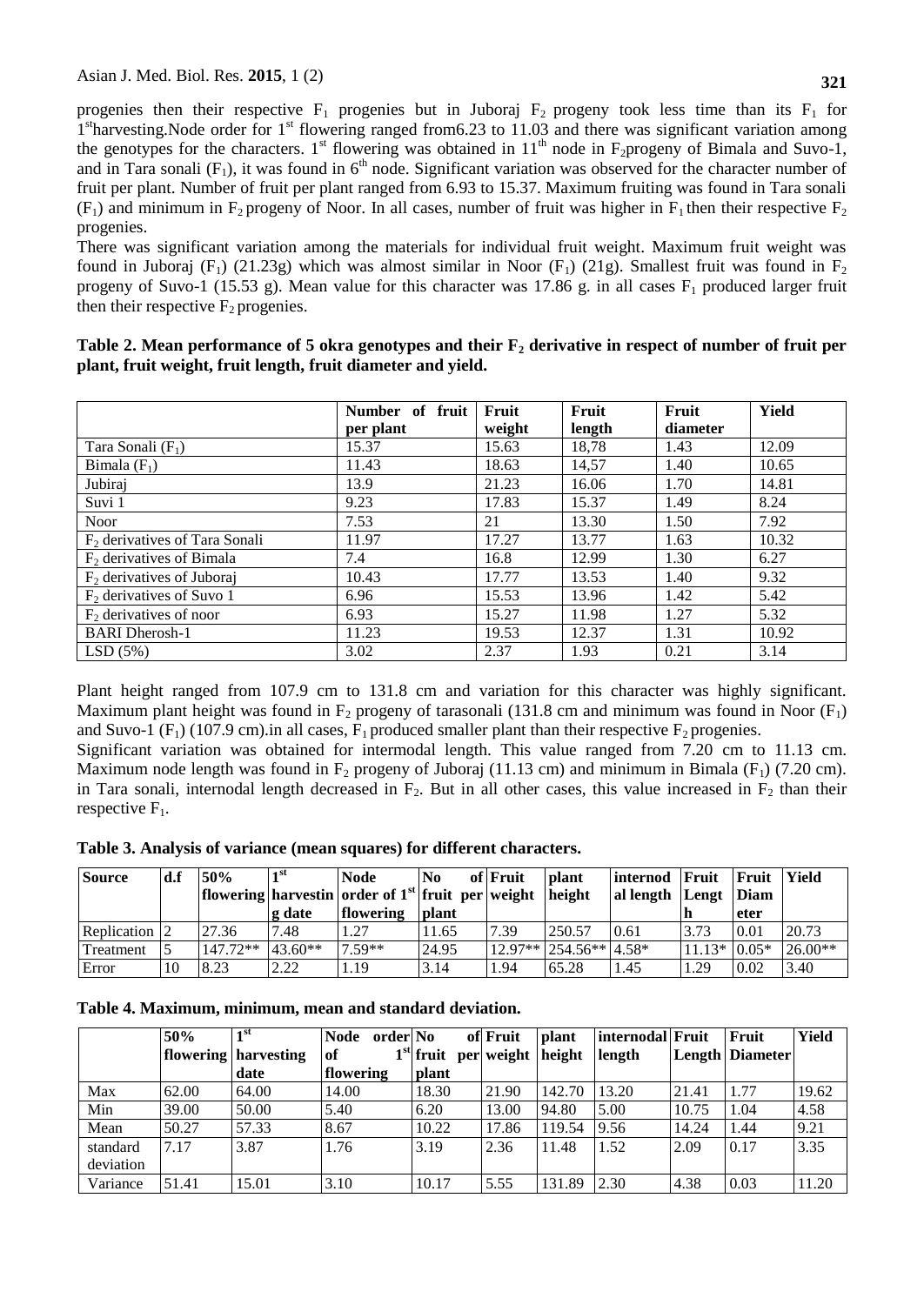Fruit length showed significant variation among the materials. This value ranged from 11.98 cm to 18.78 cm. longest fruit was obtained in Tara sonali (F<sub>1</sub>) (18.78 cm) and shortest fruit was found in F<sub>2</sub> progeny of Noor (11.98 cm). Fruit length was decreased in  $F_2$  progenies then their respective  $F_1$ 's.

There was significant variation for fruit diameter. Fruit diameter ranged from 1.27 cm to 1.70 cm. maximum fruit diameter was found in Juboraj  $(F_1)$  and minimum in  $F_2$  progeny of Noor. In Tara sonali, fruit diameter increased in  $F_2$  progeny but for other cases it was reduced in  $F_2$ . Significant variation was obtained for yield per plot. Yield ranged from 5.32 kg per plot to 14.81 kg per plot. Maximum yield was obtained from Juboraj ( $F_1$ ) (14.81 kg) and minimum yield was found in  $F_2$  progeny of Noor (5.32 kg). Yield reduced in  $F_2$  progenies than their respective  $F_1$ 's.

## **3.2. Heritability, genetic advance and genetic advance in percentage of mean**

The genotypic, phenotypic and environmental variance, genotypic co-efficient of variation (GCV), phenotypic co-efficient of variation (PCV), heritability in broad sense (h²b %), genetic advance (GA) and genetic advance in percent of mean (GA %) for all the quantitative characters under study are presented in table 6 respectively. The phenotypic co-efficient of variation (PCV) were higher than their corresponding genotypic co-efficient of variation (GCV) for all the characters studied indicating that they all interacted with the environment to some intent. Genetic parameters in respect of all characters are presented below:

# **3.2.1. 50% flowering**

In case of first filial generation, genotypic (13.56%) and phenotypic (14.72%) co-efficient of variation was moderate for days to 50% flowering in the present study. Days to 50% flowering exhibited low heritability (25.75%) in broad sense ( $h<sup>2</sup><sub>b</sub>$ ) coupled with moderate genetic advance in percentage of mean (12.95).

## **3.2.2. Days to 1st harvesting**

Genotypic (6.48%) and phenotypic (6.98 %) co-efficient of variation was low for days to  $1<sup>st</sup>$  harvesting in the present study. Days to  $1^{st}$  harvesting exhibited low heritability (12.39 %) in broad sense ( $h<sup>2</sup><sub>b</sub>$ ) coupled with low genetic advance in percentage of mean (7.10).

## **3.2.3. Node order of 1st flowering**

Genotypic (16.86%) and phenotypic (21.03%) co-efficient of variation was moderate for node order of  $1<sup>st</sup>$ flowering in the present study. Node order of  $1<sup>st</sup>$  flowering exhibited low heritability (27.83%) in broad sense  $(h<sup>2</sup><sub>b</sub>)$  coupled with low genetic advance in percentage of mean (2.41).

# **3.2.4. Number of fruit per plant**

Genotypic (26.38%) and phenotypic (31.58%) co-efficient of variation was high for number of fruit per plant. Number of fruit per plant exhibited moderate heritability (45.40%) in broad sense  $(h<sup>2</sup><sub>b</sub>)$  coupled with low genetic advance in percentage of mean (4.64).

|                             | $S^2G$ | $S^2E$ | $S^2P$ | <b>PCV</b> | GCV   | GA   | % GA  | $h^2$ (Broad Scene) |
|-----------------------------|--------|--------|--------|------------|-------|------|-------|---------------------|
| 50% flowering               | 46.50  | 8.23   | 54.73  | 14.72      | 13.56 | 0.85 | 12.95 | 25.75               |
| 1st harvesting date         | 13.79  | 2.22   | 16.01  | 6.98       | 6.48  | 0.86 | 7.10  | 12.39               |
| Node order of 1st flowering | 2.13   | 1.19   | 3.32   | 21.03      | 16.86 | 0.64 | 2.41  | 27.83               |
| No of fruit per plant       | 7.27   | 3.14   | 10.41  | 31.58      | 26.38 | 0.70 | 4.64  | 45.40               |
| Fruit weight                | 3.67   | 1.94   | 5.62   | 13.27      | 10.73 | 0.65 | 3.19  | 17.88               |
| plant height                | 63.09  | 65.28  | 128.37 | 9.48       | 6.64  | 0.49 | 11.47 | 9.60                |
| internodal length           | 1.05   | 1.45   | 2.49   | 16.51      | 10.69 | 0.42 | 1.36  | 14.26               |
| Fruit Length                | 3.28   | 1.29   | 4.57   | 15.01      | 12.72 | 0.72 | 3.16  | 22.21               |
| <b>Fruit Diameter</b>       | 0.01   | 0.02   | 0.03   | 11.85      | 7.84  | 0.44 | 0.15  | 10.68               |
| Yield per plot              | 7.53   | 3.40   | 10.94  | 35.92      | 29.81 | 0.69 | 4.69  | 50.96               |

**Table 5.Variance, co-variance, heritability, genetic advance and genetic advance in percentage of mean.**

# **3.2.5. Fruit weight**

Genotypic (10.73%) and phenotypic (13.27%) co-efficient of variation was moderate for fruit weight in the present study. Fruit weight exhibited low heritability (17.88%) in broad sense  $(h<sup>2</sup><sub>b</sub>)$  coupled with low genetic advance in percentage of mean (3.19) (Table 5).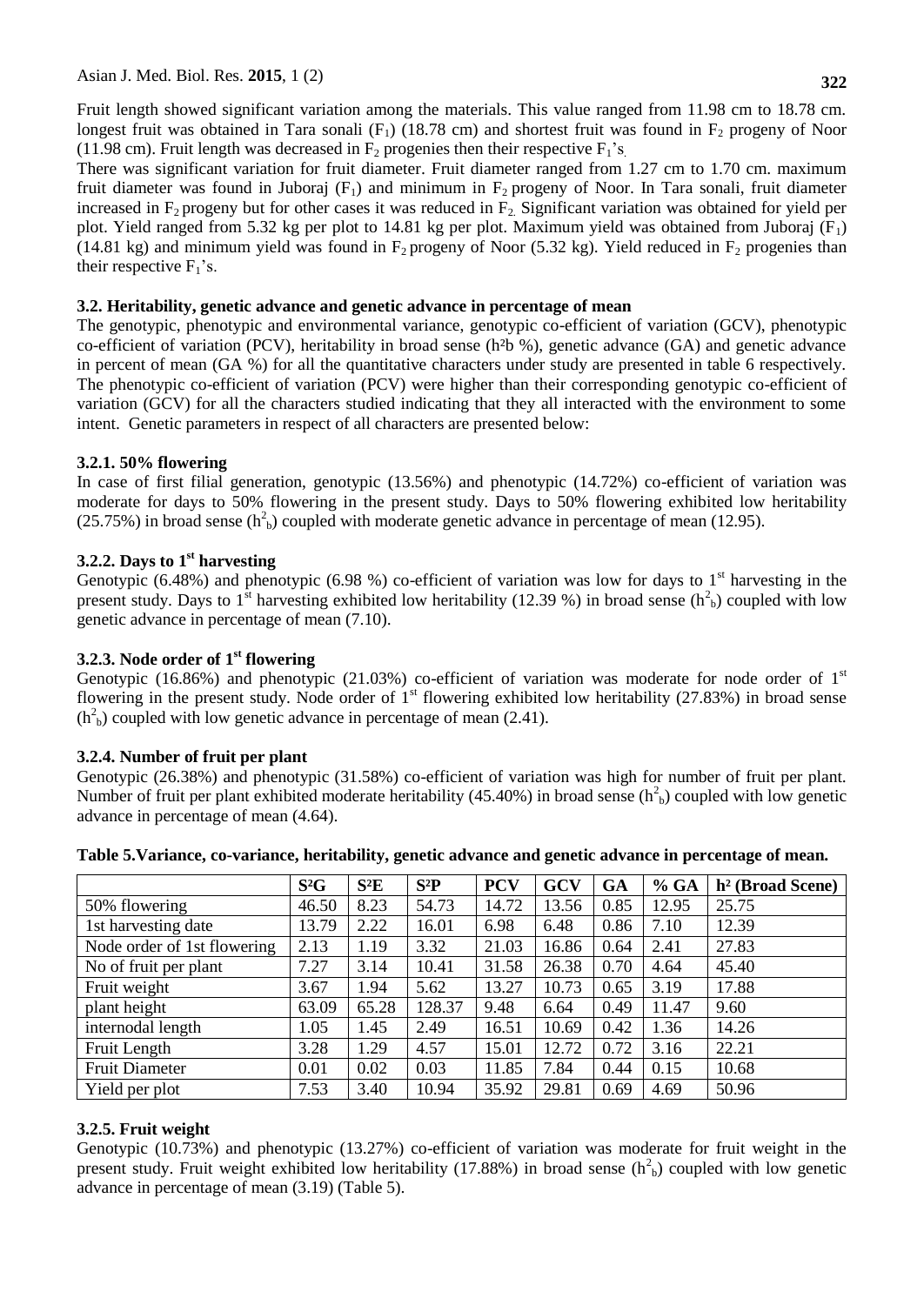## **3.2.6. Plant height**

Genotypic (6.64%) and phenotypic (9.48%) co-efficient of variation was low for plant height. Plant height exhibited low heritability (9.60%) in broad sense ( $h<sup>2</sup><sub>b</sub>$ ) coupled with moderate genetic advance in percentage of mean (11.47) (Table 5).

## **3.2.7. Internodal length**

Genotypic (10.69%) and phenotypic (16.51%) co-efficient of variation was moderate for internodal length in the present study. Internodal length exhibited low heritability (14.26%) in broad sense  $(h<sup>2</sup><sub>b</sub>)$  coupled with low genetic advance in percentage of mean (1.36) (Table 5).

## **3.2.8. Fruit length**

Genotypic (12.72%) and phenotypic (15.01%) co-efficient of variation was moderate for fruit length. Fruit Length exhibited low heritability (22.21%) in broad sense  $(h<sup>2</sup><sub>b</sub>)$  coupled with low genetic advance in percentage of mean (3.16) (Table 5).

## **3.2.9. Fruit diameter**

Genotypic (7.84%) and phenotypic (11.85%) co-efficient of variation was low for fruit diameter in the present study. Fruit diameter exhibited low heritability (10.68%) in broad sense  $(h<sup>2</sup><sub>b</sub>)$  coupled with low genetic advance in percentage of mean (0.15) (Table 5).

## **3.2.10. Yield**

Genotypic (29.81%) and phenotypic (35.92%) co-efficient of variation was high for yield per plot. Yield per plot exhibited moderate heritability (50.96%) in broad sense  $(h<sup>2</sup><sub>b</sub>)$  coupled with low genetic advance in percentage of mean (4.69) (Table 5).

#### **3.3. Inbreeding depression**

Inbreeding is a system of mating that leads to an increase in homozygosity, decline in vigor and the reduction in productivity. Inbreeding depression may be defined as the reduction or loss in vigour and fertility as a result of inbreeding. The character wise results of inbreeding depression in  $F<sub>2</sub>$  generation are given as under.

| <b>Variety</b> | ā,<br>Ē<br>flow<br>$\bullet$<br><b>15</b> | esting<br>ದಾ<br>date<br>$\mathbf{f}_{\rm ss}$<br>$\blacksquare$ | flowering<br>order<br>$\mathbf{d}\mathbf{e}$<br>ัธ<br>ัีีี<br>Ž. | 诣<br>Æ<br><u>a</u><br>$\sigma$<br><b>per</b><br>$\tilde{z}$ | weight<br>這<br>囩 | height<br>pla | $\overline{\mathbf{a}}$<br>tern<br>gth<br><u>_5</u><br>耳 | gth<br>Ĺ. | ģ<br>ਨ<br>iit<br>œ<br>Ä<br>囜 | ᇰ<br>Ñ |
|----------------|-------------------------------------------|-----------------------------------------------------------------|------------------------------------------------------------------|-------------------------------------------------------------|------------------|---------------|----------------------------------------------------------|-----------|------------------------------|--------|
| Tara Sonali    | 0.00                                      | $-0.61$                                                         | $-37.39$                                                         | 22.12                                                       | $-10.49$         | $-1.15$       | 0.38                                                     | 26.67     | $-13.99$                     | 14.64  |
| Bimala         | $-4.49$                                   | $-4.68$                                                         | $-30.49$                                                         | 35.25                                                       | 9.82             | $-13.79$      | $-45.83$                                                 | 10.84     | 7.14                         | 41.12  |
| Juboraj        | 0.80                                      | 6.67                                                            | $-12.43$                                                         | 24.96                                                       | 16.29            | $-7.36$       | $-8.37$                                                  | 15.75     | 17.64                        | 37.07  |
| Suvo 1         | $-3.73$                                   | $-6.85$                                                         | $-22.55$                                                         | 24.59                                                       | 12.89            | $-16.22$      | $-22.74$                                                 | 9.17      | 4.69                         | 34.22  |
| <b>Noor</b>    | $-5.78$                                   | $-1.07$                                                         | $-20.12$                                                         | 7.97                                                        | 27.28            | $-14.42$      | $-11.5$                                                  | 9.92      | 15.33                        | 32.82  |

#### **Table 6. Inbreeding depression (%) for different characters.**

## **3.3.1. 50% Flowering**

There were no changes in days to 50% flowering in Tara sonali. Days to 50% flowering was increased in bimola, suvo-1 and noor are 4.49%, 3.73% and 5.78% respectively. However, it was slightly decreased in Juboraj (0.8%).

## **3.3.2. Days to 1st harvesting**

Days to 1<sup>st</sup> harvesting decreased 6.67% in Juboraj. It was increased by 0.61%, 4.68%, 6.85% and 1.07% in Tara sonali, Bimala, suvo-1 and Noor respectively.

## **3.3.3. Node order of 1st flowering**

Node order of 1<sup>st</sup> flowering was increased by 37.39%, 30.49%, 12.43%, 22.55% and 20.12% in Tara sonali, Bimala, Juboraj, suvo-1 and Noor respectively.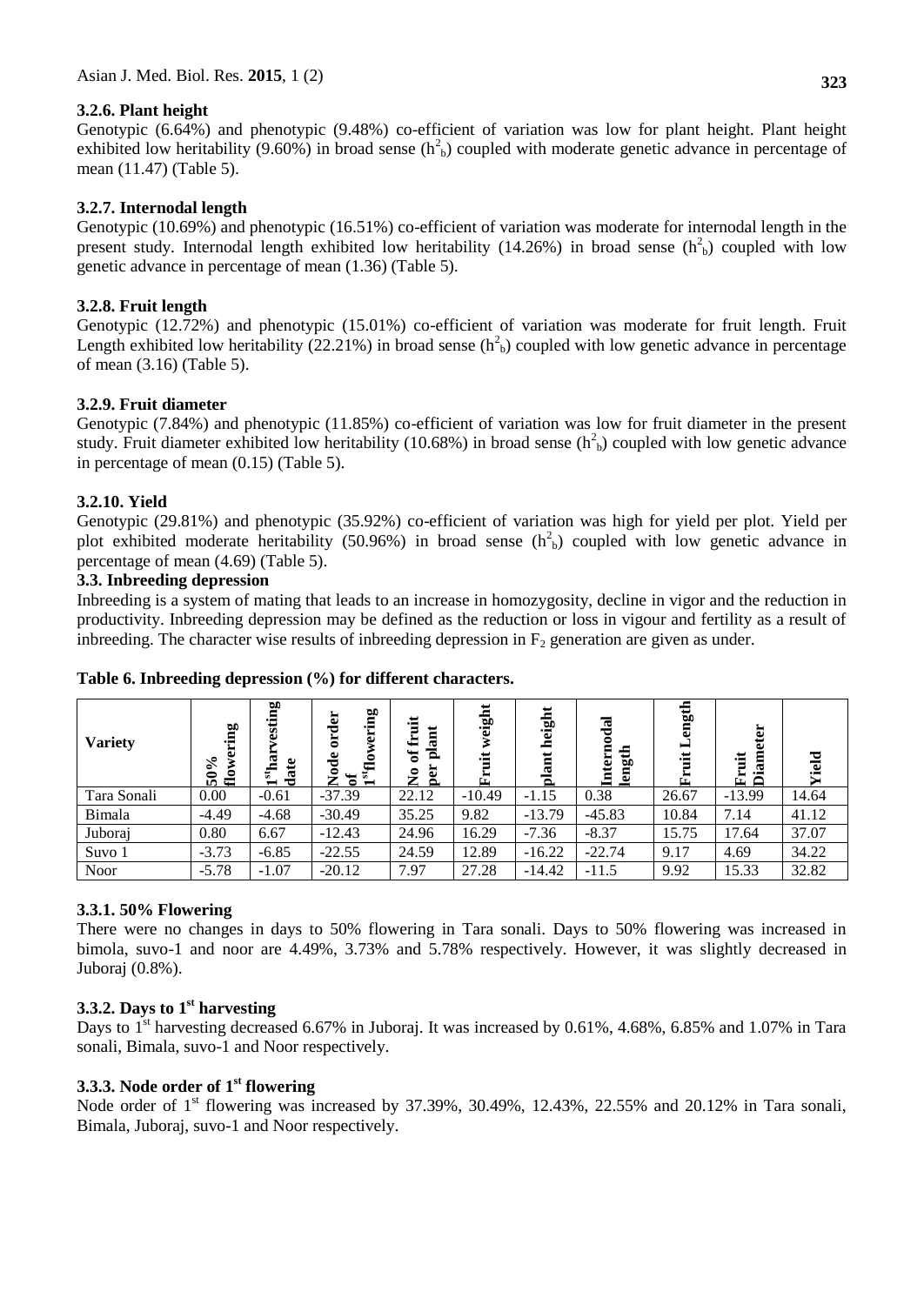#### **3.3.4. Number of fruit per plant**

There was a sharp decrease in number of fruit by 22.12%, 35.25%, 24.96%, 24.59% and 7.97% in Tara sonali, bimala, Juboraj , Suvo-1 and Noor respectively.

#### **3.3.5. Fruit weight**

Individual fruit weight was also decreased in Bimala, juboraj, Suvo-1 and Noor by 9.82%, 16.29%, 12.89% and 27.28% respectively. Though it increased in Tara sonali by 10.49%.

#### **3.3.6 Plant height**

Plant height increased in  $F_2$  generation in all the hybrids. The increase was  $1.15\%$ ,  $13.79\%$ ,  $7.36\%$ ,  $16.22\%$  and 14.42% in Tara sonali, Bimala, Juboraj, Suvo-1 and Noor respectively.

#### **3.3.7. Internodal length**

There was slight decrease in internodal length in Tara sonali (0.38%) where it increased by 45.83%, 8.37%, 22.74% and 11.5% in Bimala, Juboraj, Suvo-1 and Noor respectively.

#### **3.3.8. Fruit length**

Fruit length decreased in all the  $F_2$  in relation to their respective  $F_1$ 's. It was 26.67%, 10.84%, 15.75%, 9.17% and 9.92% in Tara sonali, Bimala, Juboraj, suvo-1 and Noor respectively.

#### **3.3.9. Fruit diameter**

Fruit diameter increased in Tara sonali by 13.99%. But it decreased by 7.14%, 17.64%, 4.69% and 15.33% in Bimala, Juboraj, Suvo-1 and Noor respectively.

#### **3.3.10. Yield**

The results of inbreeding depression for the character Yield per plot are presented in Table 7. Inbreeding depression was very prominent in all the varieties for yield. It was 14.64%, 41.12%, 37.07%, 34.22% and 32.82% respectively in Tara sonali, Bimala, Juboraj, Suvo-1 and Noor respectively.

#### **3.4. Segregation pattern**

#### **3.4.1. Plant height**

Segregation pattern of plant height of Okra were studied in five selfed  $F_2$  progenies. In Figure 1, it is clear that plant height of Okra cannot be classified into distinct categories. It is probably, due to multiple genes controlling this character.

#### **3.4.2. Leaf shape**

It is easy to explain from the Figure 2 that the leaf shape segregated into two major different types of shapes. Almost one fourth number of plants studied exhibited alternate palmately lobed leaf types, while a large number of plants exhibited heart shape leaf in  $F_2$  generation. The dominant and the recessive character for leaf shape: heart shape and alternate palmately lobed leaf types were easily distinguishable (Figure 2). All of the varieties showed fair to very good goodness of fit, which support the expected ratio 3:1.

#### **3.4.3. Pod pubescence content**

The pods of Juboraj  $F_1$  and Noor  $F_1$  have pubescence while Tara Sonali $F_1$ , Bimala  $F_1$  and Suvo 1 $F_1$  does not have pubescence. Segregation took place in the  $F_2$  plants giving two phenotypic classes for both types of parents. The ratio of the classes in F<sub>2</sub>offspring of Juboraj and Noor is very close to 3:1 ratio. The P value of  $\chi$ 2 is  $(P = 0.10 - 0.25$  and 0.25-0.50) indicating that the deviation from the expected frequencies is not significant i.e. there is a good fit to a 3:1 ratio. But the ratio of the classes in  $F<sub>2</sub>$  offspring of Tara Sonali, Bimala and Suvo-1is far from3:1 ratio. This is probably due to presence of polygenic gene for this trait.

#### **3.4.4. Fruit base shape**

The Fruit base shape of all varieties of  $F_1$  was round. Segregation took place in the  $F_2$  plants giving two phenotypic classes namely, round and ridge. The ratio of the classes in  $F<sub>2</sub>$  offspring is very close to 3:1 ratio. The P value of  $\chi$ 2 is indicating that the deviation from the expected frequencies is not significant i.e. there is a good fit to a 3:1 ratio.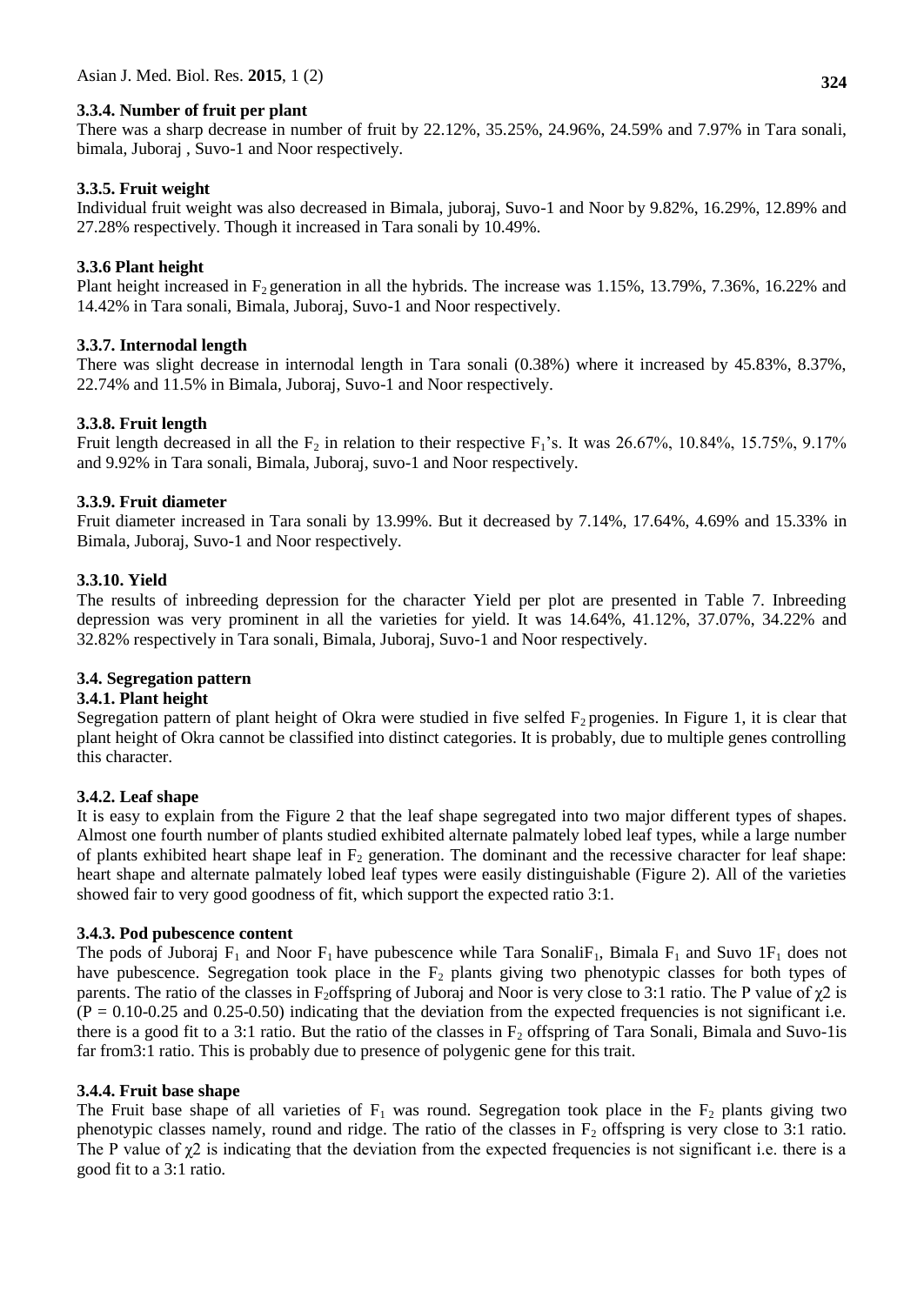

**Figure 1. Segregation in F2 generation for plant height in five genotype of Okra.**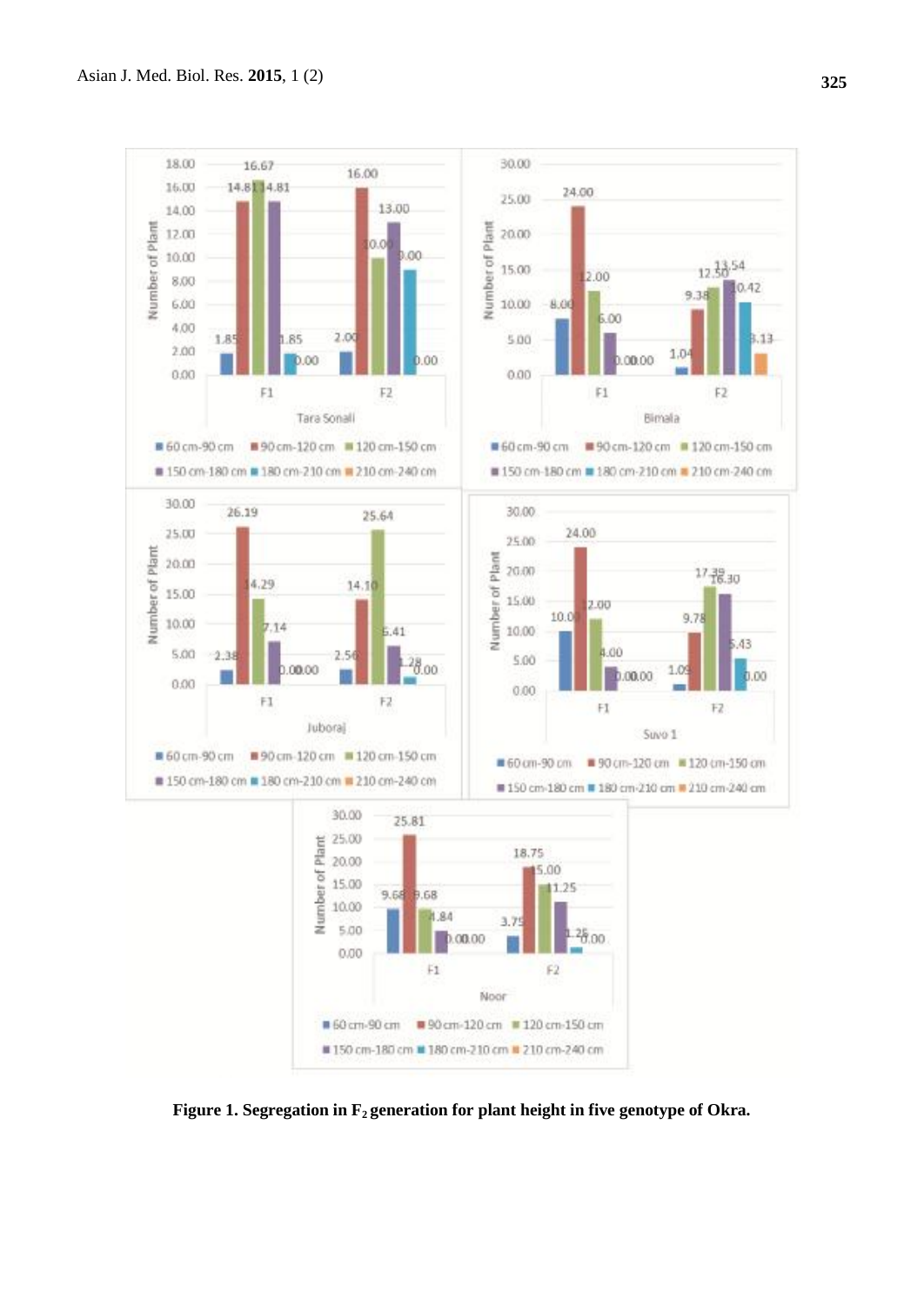

**Figure 2. Segregation in F<sup>2</sup> generation for plant height in five genotype of Okra.**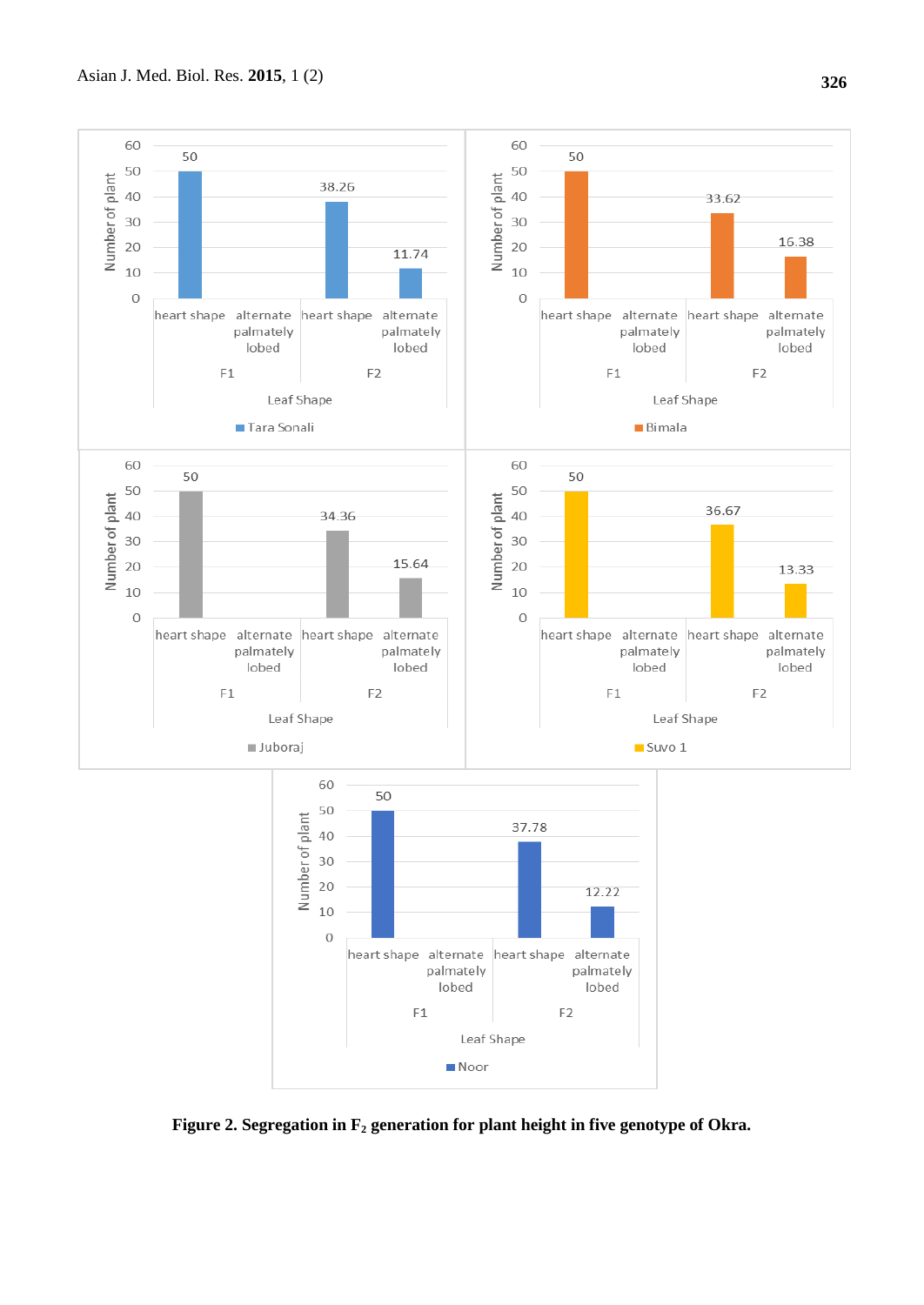**Table 7. Chi-Squared values and probabilities of goodness of fit of segregation ratios of F<sup>2</sup> in the study of inheritance of okra leaf shape.**

|                |              | Leaf shape     |                      |                |                      |               |       |                    |  |  |  |  |  |  |
|----------------|--------------|----------------|----------------------|----------------|----------------------|---------------|-------|--------------------|--|--|--|--|--|--|
| <b>Variety</b> | $F_1$        |                | $F_2$ Observed value |                | $F_2$ Expected value |               | value | <b>Probability</b> |  |  |  |  |  |  |
|                | shape<br>ear | orbic<br>ulate | shape<br>heart       | orbic<br>ulate | shape<br>heart       | orbic<br>late |       |                    |  |  |  |  |  |  |
| Tara Sonali    | 50           | $\Omega$       | 38.26                | 11.74          | 37.5                 | 12.5          | 0.093 | $0.90 - 0.75$      |  |  |  |  |  |  |
| Bimala         | 50           | $\overline{0}$ | 33.62                | 16.38          | 37.5                 | 12.5          | 2.412 | $0.25 - 0.10$      |  |  |  |  |  |  |
| Juboraj        | 50           | $\theta$       | 34.36                | 15.64          | 37.5                 | 12.5          | 1.579 | $0.25 - 0.10$      |  |  |  |  |  |  |
| Suvo 1         | 50           | $\Omega$       | 36.67                | 13.33          | 37.5                 | 12.5          | 0.111 | $0.75 - 0.50$      |  |  |  |  |  |  |
| Noor           | 50           | $\theta$       | 37.78                | 12.22          | 37.5                 | 12.5          | 0.012 | $0.95 - 0.90$      |  |  |  |  |  |  |

 $P= 0.60$  to 0.80 is very good

P= 0.40 to 0.60 is good

P= 0.20 to 0.40 is fair

P= 0.05 to 0.20 is subjected to further trial/ reject the hypothesis.

**Table 8. Chi-Squared values and probabilities of goodness of fit of segregation ratios of F<sup>2</sup> in the study of inheritance of okra pod pubescence content.**

| <b>Variety</b> |                                          |                                              |                                                  |                                 | <b>Pubescence Content</b>         |                                      |              |                    |
|----------------|------------------------------------------|----------------------------------------------|--------------------------------------------------|---------------------------------|-----------------------------------|--------------------------------------|--------------|--------------------|
|                | $\mathbf{F}_1$                           |                                              | $\mathbf{F}_2$                                   |                                 | $F_2$ Expected ratio              |                                      | <b>value</b> | <b>Probability</b> |
|                | esce<br>resent<br>Ě<br>ပီ<br>≏<br>∊<br>∼ | esce<br>$\overline{a}$<br>Ě<br>šd<br>ಕಿ<br>æ | esce<br>$\overline{a}$<br>읍<br>تە<br>ဗ<br>≏<br>d | esce<br>Ē<br>ਵਿ<br>ق<br>ႜ႘<br>▭ | ubesce<br>Ē<br>nce<br>g<br>≏<br>≏ | ubesce<br>Ħ<br>೪<br>Š<br>d<br>ದ<br>∼ |              |                    |
| Tara Sonali    | $\overline{0}$                           | 50                                           | 21                                               | 29                              | 37.5                              | 12.5                                 | 29.04        | < 0.005            |
| Bimala         | $\theta$                                 | 50                                           | 27                                               | 23                              | 37.5                              | 12.5                                 | 11.76        | < 0.005            |
| Juboraj        | 50                                       | $\Omega$                                     | 33                                               | 17                              | 37.5                              | 12.5                                 | 2.16         | $0.10 - 0.25$      |
| Suvo 1         | $\theta$                                 | 50                                           | 26                                               | 24                              | 37.5                              | 12.5                                 | 14.11        | < 0.005            |
| <b>Noor</b>    | 50                                       | $\theta$                                     | 34                                               | 16                              | 37.5                              | 12.5                                 | 1.31         | $0.25 - 0.50$      |

 $P= 0.60$  to 0.80 is very good

 $P= 0.40$  to 0.60 is good

 $P= 0.20$  to 0.40 is fair

P= 0.05 to 0.20 is subjected to further trial/ reject the hypothesis.

## **Table 9. Chi-Squared values and probabilities of goodness of fit of segregation ratios of F<sup>2</sup> in the study of inheritance of fruit base shape.**

| <b>Variety</b> | <b>Peduncle Shape</b> |       |                          |                             |                      |       |       |                    |  |
|----------------|-----------------------|-------|--------------------------|-----------------------------|----------------------|-------|-------|--------------------|--|
|                | $\mathbf{F}_1$        |       | $\mathbf{F}_2$           |                             | $F_2$ Expected ratio |       | value | <b>Probability</b> |  |
|                | ಕ<br>∝                | Ridge | $\mathbf{E}$<br>-<br>్లై | $\overline{a}$<br><u>ដូ</u> | $\mathbf{F}$<br>్లై  | Ridge |       |                    |  |
| Tara Sonali    | 50                    |       | 32.00                    | 18.00                       | 37.5                 | 12.5  | 3.227 | $0.10 - 0.05$      |  |
| Bimala         | 50                    |       | 39.77                    | 10.23                       | 37.5                 | 12.5  | 0.551 | $0.50 - 0.25$      |  |
| Juboraj        | 50                    |       | 32.75                    | 16.25                       | 37.5                 | 12.5  | 1.727 | $0.25 - 0.10$      |  |
| Suvo 1         | 50                    |       | 41.18                    | 8.82                        | 37.5                 | 12.5  | 1.442 | $0.25 - 0.10$      |  |
| Noor           | 50                    |       | 36.00                    | 14.00                       | 37.5                 | 12.5  | 0.240 | $0.75 - 0.50$      |  |

 $P= 0.60$  to 0.80 is very good

 $P= 0.40$  to 0.60 is good

P= 0.20 to 0.40 is fair

P= 0.05 to 0.20 is subjected to further trial/ reject the hypothesis.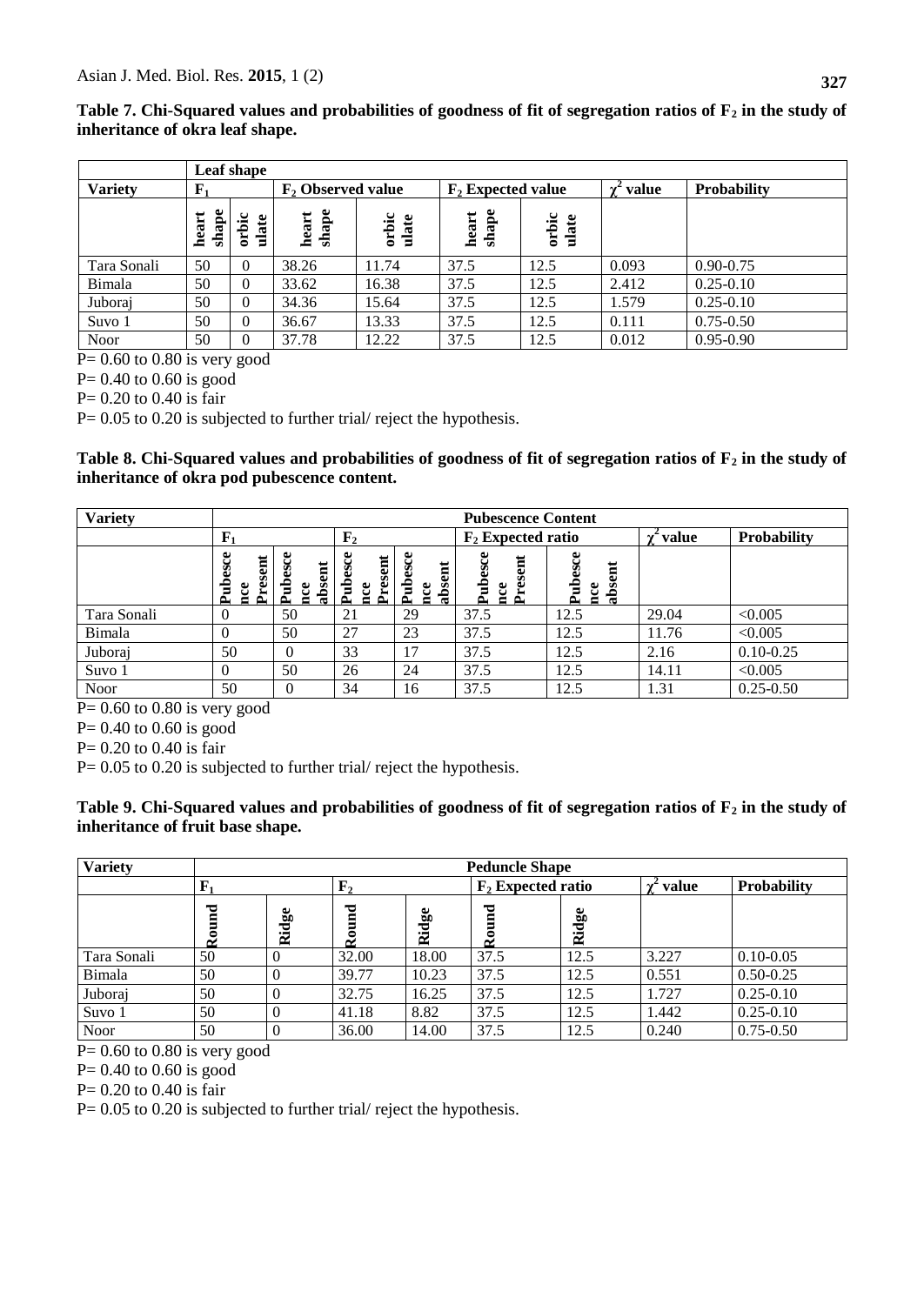

**Figure 3. Segregation in F<sup>2</sup> generation for pod pubescence content in five genotypes of Okra.**

**Noor** 

absent

 $F1$ 

Pubescence Pubescence Pubescence Pubescence

Pod pubescence content

Present

 $F<sub>2</sub>$ 

absent

10  $\overline{0}$ 

Present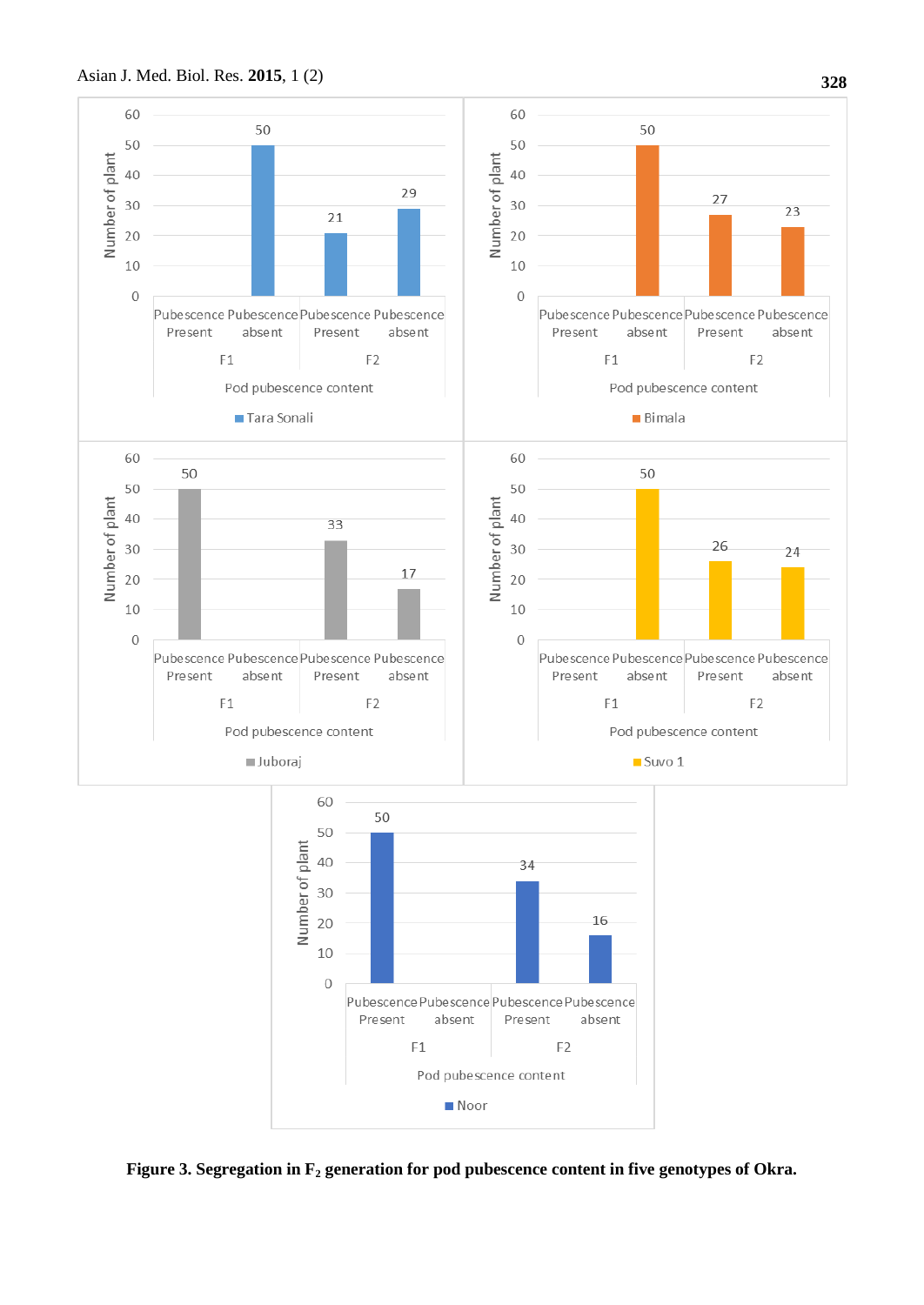

**Figure 4. Segregation in F2 generation for fruit base shape in five genotype of Okra.**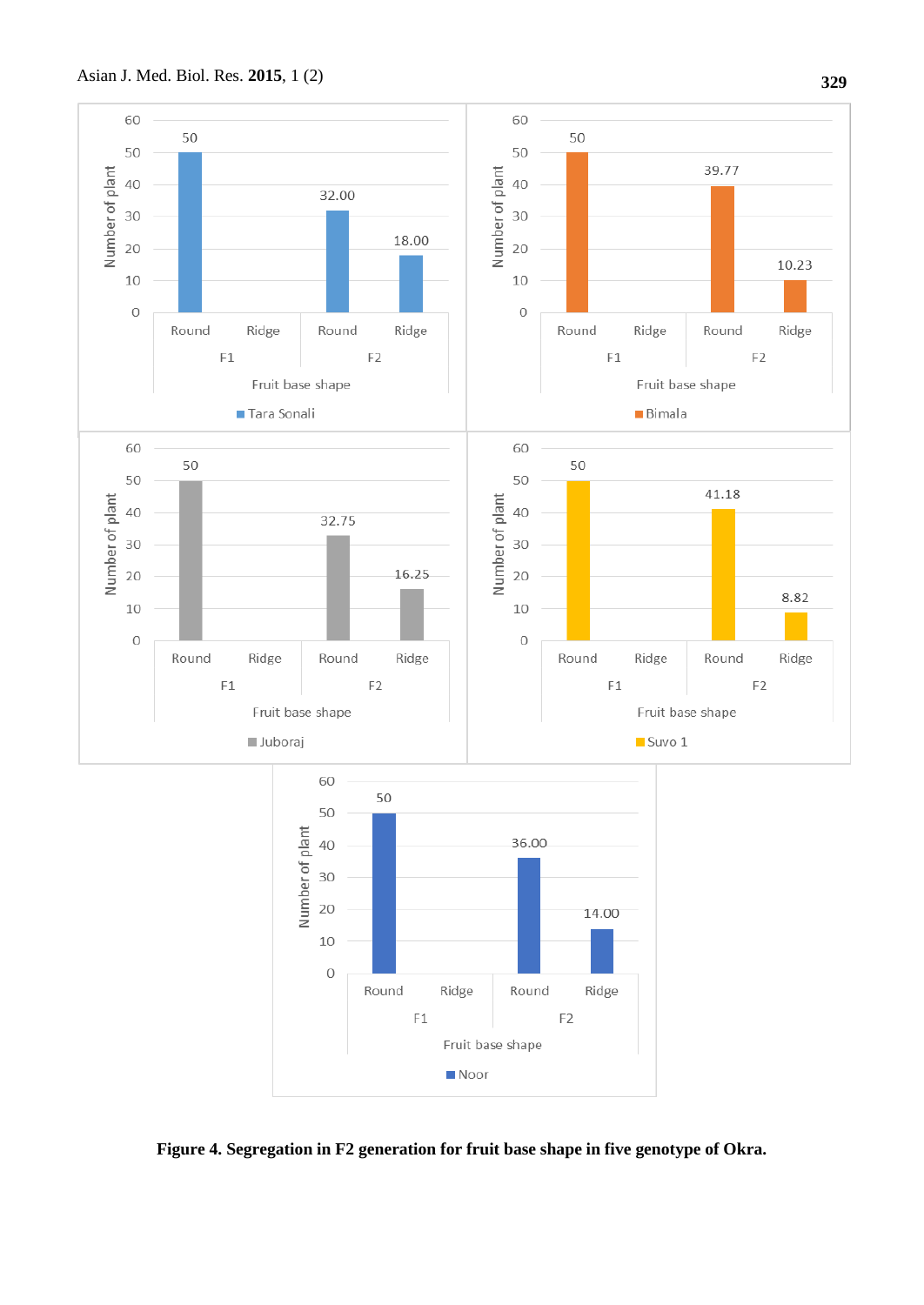## **3.4.5. Branching pattern**

The branching pattern of all varieties of  $F_1$  was branched. Segregation took place in the  $F_2$  plants giving two phenotypic classes namely, unbranched and branched. The ratio of the classes in  $F_2$  offspring is very close to 3:1 ratio. The P value of  $\chi$ 2 is indicating that the deviation from the expected frequencies is not significant i.e. there is a good fit to a 3:1 ratio.

## **Table 10. Chi-Squared values and probabilities of goodness of fit of segregation ratios of F<sup>2</sup> in the study of inheritance of branching type.**

| <b>Variety</b> |                         | <b>Branching Type</b> |               |                |            |                       |                     |                    |  |  |
|----------------|-------------------------|-----------------------|---------------|----------------|------------|-----------------------|---------------------|--------------------|--|--|
|                | <b>Observed value</b>   |                       |               |                |            | <b>Expected value</b> | value<br>$\gamma^4$ | <b>Probability</b> |  |  |
|                | ${\bf F_1}$             |                       |               | F <sub>2</sub> |            |                       |                     |                    |  |  |
|                | ా<br>흉<br>ā<br>iah<br>E | nched<br>ಷ<br>高       | ಇ<br>Inbranch | ಕ<br>ā<br>Bran | Inbranched | <b>Branched</b>       |                     |                    |  |  |
| Tara Sonali    |                         | 50                    | 18.00         | 32.00          | 12.5       | 37.5                  | 3.227               | $0.10 - 0.05$      |  |  |
| Bimala         |                         | 50                    | 23.96         | 26.04          | 12.5       | 37.5                  | 14.005              | < 0.005            |  |  |
| Juboraj        |                         | 50                    | 11.22         | 38.78          | 12.5       | 37.5                  | 0.174               | $0.75 - 0.50$      |  |  |
| Suvo 1         |                         | 50                    | 14.13         | 35.87          | 12.5       | 37.5                  | 0.284               | $0.75 - 0.50$      |  |  |
| Noor           |                         | 50                    | 16.25         | 33.75          | 12.5       | 37.5                  | 1.500               | $0.25 - 0.10$      |  |  |

 $P= 0.60$  to 0.80 is very good

 $P= 0.40$  to 0.60 is good

P= 0.20 to 0.40 is fair

P= 0.05 to 0.20 is subjected to further trial/ reject the hypothesis.

## **3.4.6. Fruit color**

Inheritance studies for fruit color were studied in five selfed  $F_2$  varieties. It is easy to explain from the Fig. that the fruit color segregated into three major different colors. Almost an equal number of plants studied exhibited deep green and yellowish green color, while a large number of plants exhibited light green color in the  $F_2$ generation. The two homozygous extremes for fruit color: dark and yellowish green were easily distinguishable. Non significant chi-squared values were observed for the segregating ratios in  $F_2$  generation. Observations of 1 dark green: 2 light green: 1 yellowish green, fruit color was observed in the  $F_2$  populations. The segregation of the fruit color in  $F_2$  generation into three classes: dark green, light green and yellowish green fitting into the theoretical 1:2:1 monohybrid ratio of incomplete dominance.

#### **Table 11. Chi-Squared values and probabilities of goodness of fit of segregation ratios of F<sup>2</sup> in the study of inheritance of fruit color.**

| <b>Variety</b> | <b>Fruit Color</b> |               |                                       |                |                |                              |                |                |                                         |                |                    |
|----------------|--------------------|---------------|---------------------------------------|----------------|----------------|------------------------------|----------------|----------------|-----------------------------------------|----------------|--------------------|
|                | Observed ratio     |               |                                       |                |                | <b>Expected ratio</b>        |                |                |                                         |                |                    |
|                | ${\bf F}_1$        |               |                                       | F <sub>2</sub> |                |                              | F <sub>2</sub> |                |                                         |                |                    |
|                | green<br>Deep      | Green<br>ight | ellowis<br>Green<br>↘<br>$\mathbf{r}$ | green<br>Deep  | Green<br>Light | ellowis<br>Green<br><u>c</u> | green<br>Deep  | Green<br>Light | ellowis<br>Green<br>↘<br>$\blacksquare$ | $\chi$ 2 value | <b>Probability</b> |
| Tara Sonali    |                    | 50            |                                       | 10             | 31             | 8                            | 12.5           | 25             | 12.5                                    | 3.56           | $0.10 - 0.05$      |
| Bimala         |                    | 50            |                                       | 13             | 26             | 11                           | 12.5           | 25             | 12.5                                    | 0.24           | $0.75 - 0.50$      |
| Juboraj        |                    | 50            |                                       | 12             | 30             | 8                            | 12.5           | 25             | 12.5                                    | 2.64           | $0.10 - 0.05$      |
| Suvo 1         |                    | 50            |                                       | $\mathbf{Q}$   | 32             | 9                            | 12.5           | 25             | 12.5                                    | 3.92           | $0.05 - 0.025$     |
| <b>Noor</b>    |                    | 50            |                                       | 8              | 32             | 10                           | 12.5           | 25             | 12.5                                    | 4.08           | $0.05 - 0.025$     |

 $P = 0.60$  to 0.80 is very good

 $P= 0.40$  to 0.60 is good

P= 0.20 to 0.40 is fair

P= 0.05 to 0.20 is subjected to further trial/ reject the hypothesis.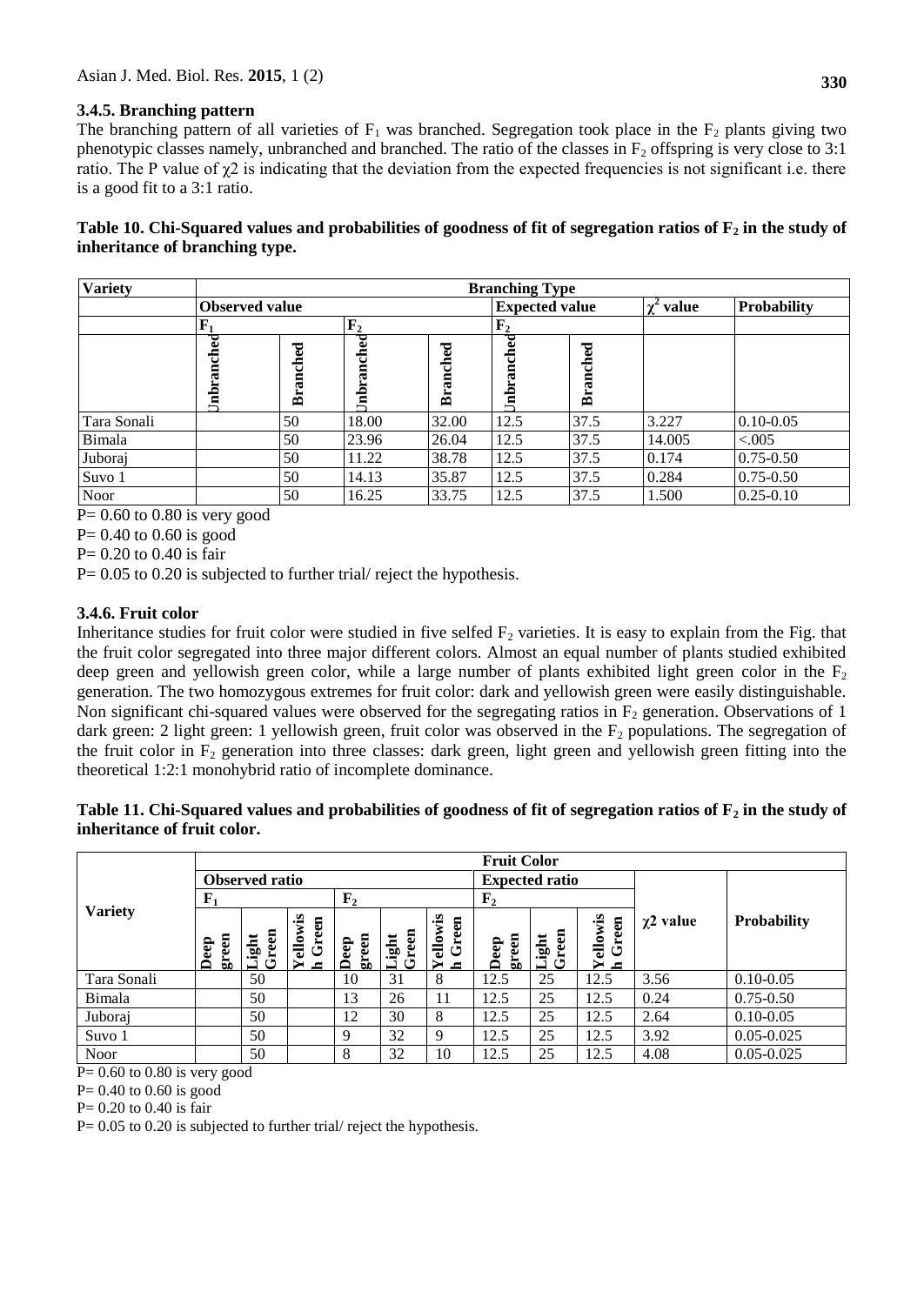

**Figure 5. Segregation in F2 generation for branching pattern in five genotype of Okra.**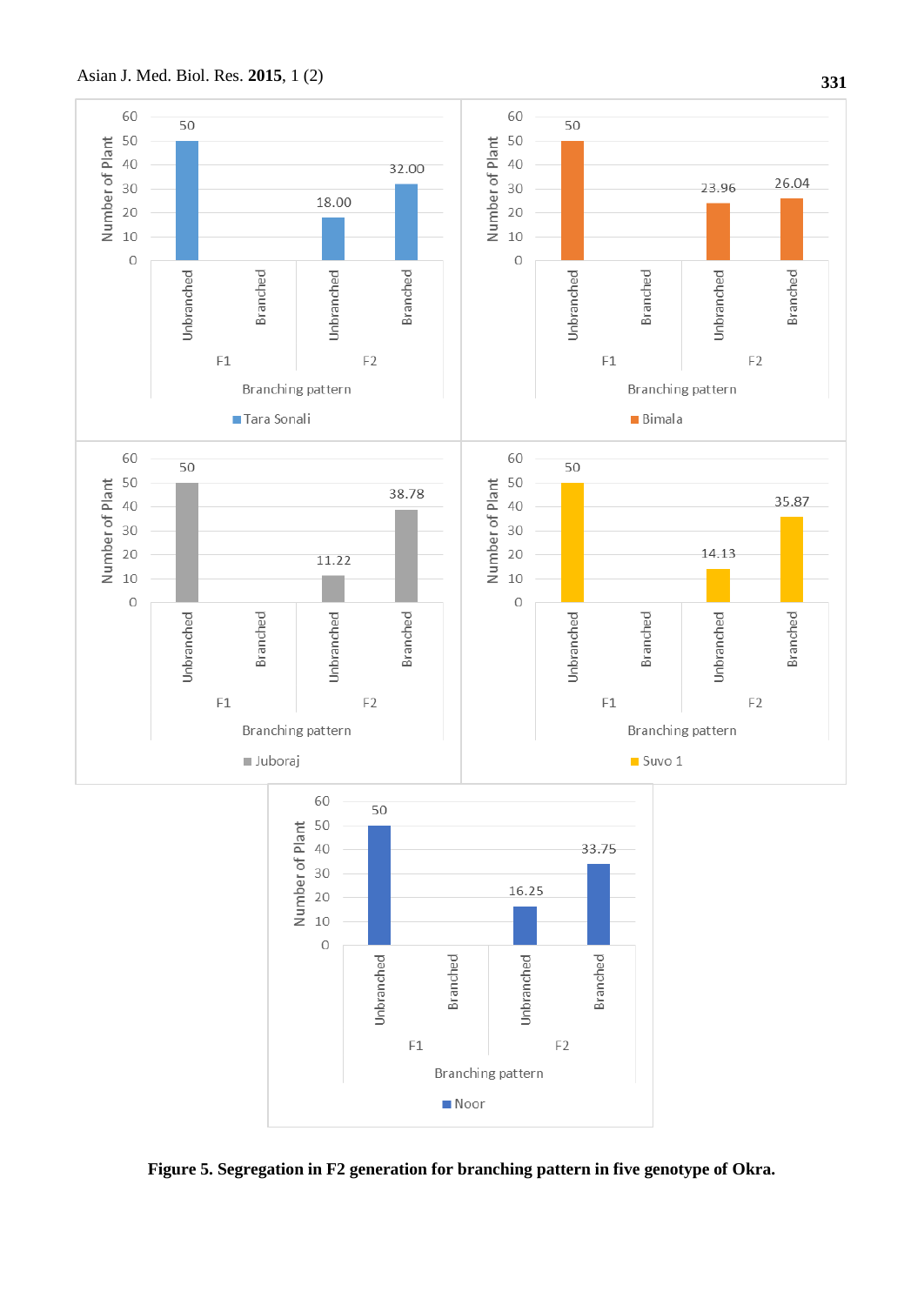

**Figure 6. Segregation in F<sup>2</sup> generation for fruit color in five genotype of Okra.** 

#### **4. Discussion**

Genetic improvement of any crop depends upon the nature and extent of genetic variability available and also on the magnitude of interrelationships of heritable and non-heritable variation in yield and its major contributing characters. If such genetic variability is not available locally, plant breeder should have an idea of the availability of genetic diversity of the breeding material. This would ensure organized and systematic hybridization program for creating genetic variability to be exploited for genetic improvement of the trait under consideration. The information about heterotic potential among okra gene pool and early filial populations is essential to optimize the possible use of  $F_2$  hybrid seed in order to reduce the cost of hybrid seed development. In the present study, an attempt has been made to understand the genetic system controlling inheritance of some qualitative characters and heritability and inbreeding depression. Investigations were therefore made on inbreeding depression, genetic selection indices i.e., heritability and genetic advance and segregation pattern of  $F_2$  population using five  $F_1$  and their self-cross derived  $F_2$  generations.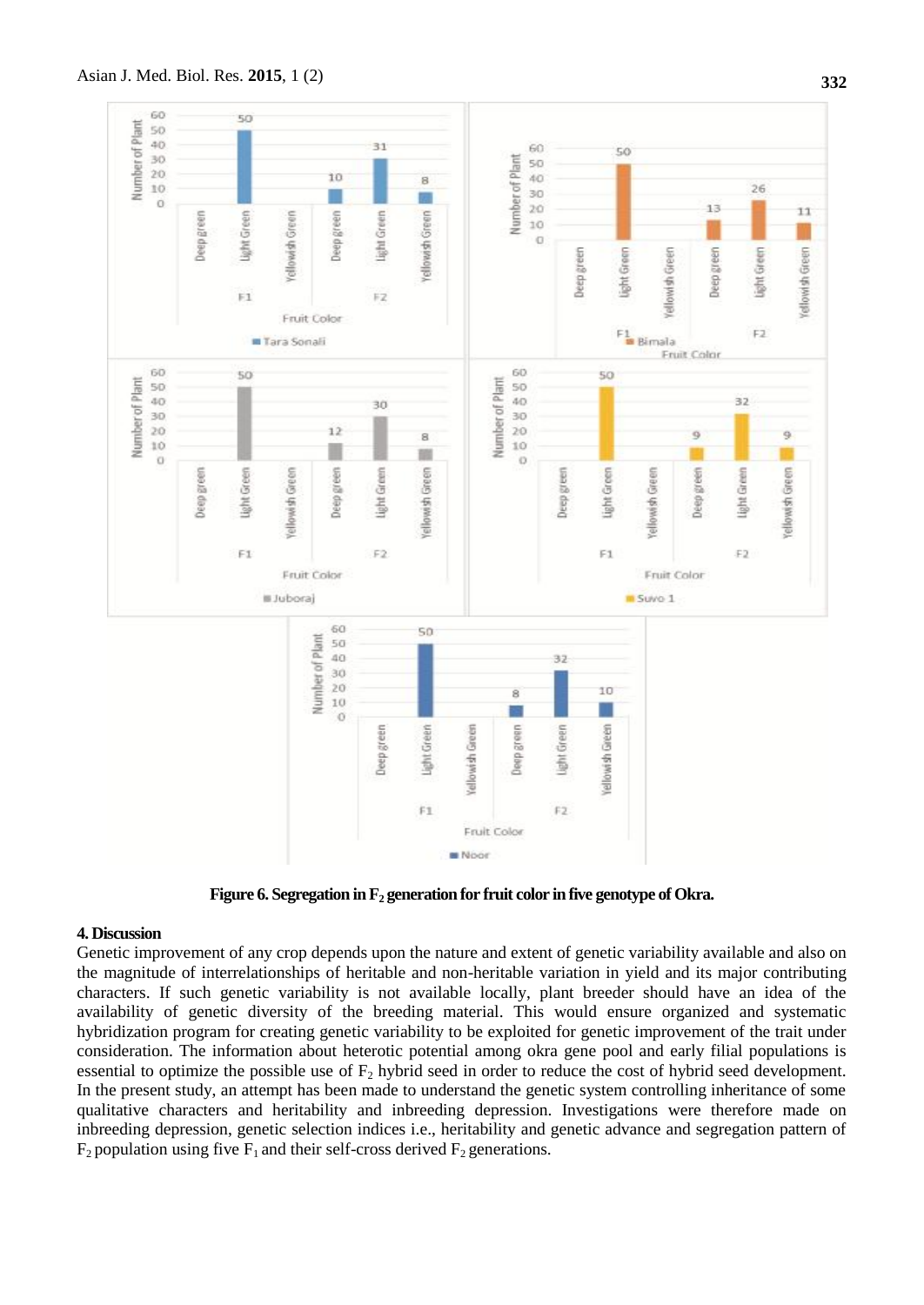#### **4.1. Analysis of variance**

The analysis of variance indicate that experimental hybrids and their  $F<sub>2</sub>$  progenies highly differed for 50% flowering, days to  $1<sup>st</sup>$  harvesting, node order of  $1<sup>st</sup>$  flowering, plant height, Internodal length, number of fruit per plant, Fruit weight, Fruit Length and Fruit Diameter and yield. This shows the presence of considerable genetic

# **4.2. Performance study**

All hybrids performed best than their  $F_2$  progenies in respect of yield. Quality likes fruit weight, fruit length fruit diameter also deteriorated in  $F_2$  generation. On the other side, days to harvesting, days to flowering, days to harvest, node order of fruiting, plant height and internodal length was increased in  $F_2$  generation which clearly shows the negative effect of inbreeding.

# **4.3. Heritability, genetic advance and genetic advance in percentage of mean**

variability among the hybrids and their  $F_2$  progenies for further evaluation and use.

Here  $h^2$  (b.s) is a convenient expression of phenotypic value which serves as a guide for the breeding value of any parent. For improvement of desirable characters, heritability estimate is very essential to assess the relative effect of genotype and environment on a character in order to predict the extent of possible improvement. Therefore, heritability is one of the major indicators of response to selection for a successful breeding program. The heritability estimates above 60% are considered as high, 30% to 60% are moderate and below 30% as poor. Estimation of selection parameters (Table 3) revealed that there was a wide range of genotypic and phenotypic variances. Genotypic variance ranged from 63.09 (Plant height) to 0.01 (fruit diameter) and phenotypic variance ranged from 65.28 (Plant height) to 0.02 (fruit diameter). Comstock and Moll (1963) reported that the more diverse the environmental population the smaller the estimates of genetic variance which supports the present results of low estimates of genetic variance. The knowledge of the genotypic and phenotypic variances for each character is necessary to construct a definite selection index (Sprague, 1966). As for as the broad sense heritability estimates are concerned, Number of fruit per plant and Yield were moderately heritable, whereas, 50% flowering, days to 1<sup>st</sup> harvest, Node order of 1<sup>st</sup> flowering, Fruit weight, Plant height, Internodal length, Fruit length and Fruit diameter were low in heritability. The presence of non-allelic interaction played a major role in decreasing  $h^2$  estimates for these traits. Furthermore plant height and sympodia are polygenically controlled. Cumulative environmental effects on each of these polygenes gave poor heritabilities for these traits.

# **4.4. Inbreeding depression**

Inbreeding is a system of mating that leads to an increase in homozygosity, decline in vigor and the reduction in productivity. The degree of inbreeding in any generation is equal to the degree of homozygosity in that generation (Singh *et al.,*, 1990). The results for inbreeding depression for all the quantitative traits presented in Tables 6, which demonstrated that  $F_2$  progenies suffered considerable amount of inbreeding depression. The observed depression varied from-108 to 55.19, the wide range of inbreeding depression could be explained by two factors, linkage disequilibrium and epistasis interaction. Gardner *et al.,* (1953), Gardner (1963) and Baloch*et al.,* (1991) reported that repulsion phase linkages can cause upward or positive biases in the estimation of dominance variance in  $F_2$  population where linkage effects are expected to be maximum. Comstock and Robinson (1948) and Soomro (2000) suggested that if multigenic epistasis were present, the epistasis of dominance will be biased down wards; ultimately the expected inbreeding depression will also go up than is observed. Inbreeding depression in polyploids has been found to exceed than what is expected by the coefficient of inbreeding. Aycock and Wilsic (1968) reported that in alfalfa, an autotetraploid, the yield decreased twice as much as predicted. This response according to them has been attributed to a decrease in favorable interactions among multiple alleles due to inbreeding and abnormal segregation at meiosis due to higher ploidy level.

In present studies, however, maximum positive values for inbreeding depression were observed for yield, where  $F_2$  values less than  $F_1$  means. These results further suggested that in such intercultivar crosses the maximum accumulation of genes resulted in increased fertility in  $F_2$  population, consequently resulted in the higher yield (Paul *et al.,* 1987).

# **4.5. Segregation pattern**

In case of segregation pattern plant height, leaf shape, pod pubescence content, peduncle shape, branching pattern and fruit color were subjected to study. Plant height and pod pubescence content are found to be polygenic trait. Fruit color showed incomplete dominance and other character expressed as Mendelian ratio. This findings are closely associated with the findings of Udengwu (2008), Abdelmageed (2010) and Kerur (2009).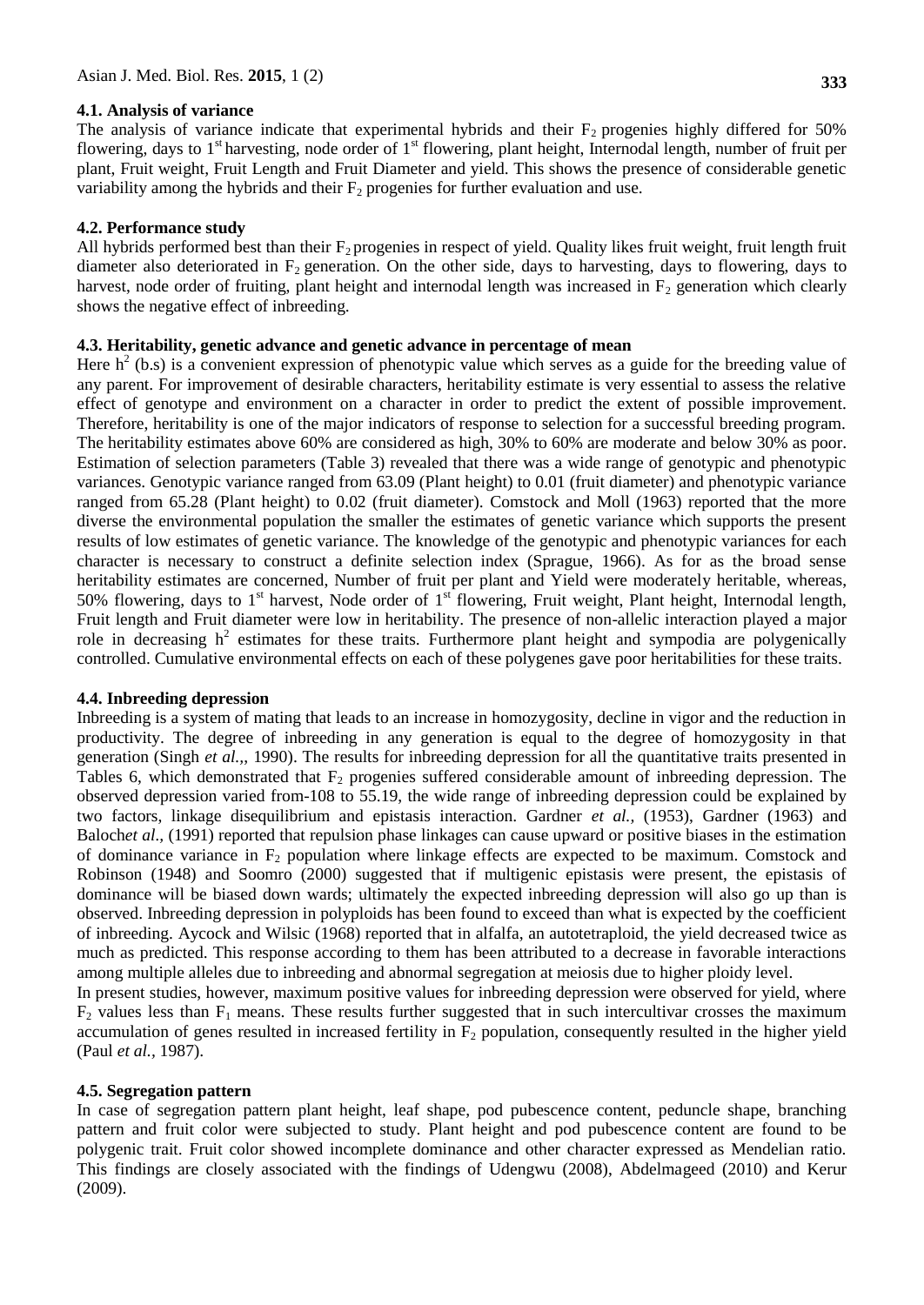#### **5. Conclusions**

The experiments were conducted to observe the genetic variability, inbreeding depression and segregation pattern of Okra among five commercial hybrid varieties along with a local check based on their performance, heritability and inheritance study among the varieties for improvement of yield of Okra. The experiments were carried out at the experimental farm of RHRS, Lebukhali, Patuakhali, during the period of May, 2014 to September, 2014. The results of the studies have been summarized as follows: There was significant variation among the  $F_1$ 's, their  $F_2$  progenies and the check variety. However, all the  $F_1$ 's performed better than their respective F<sub>2</sub> progenies for yield and other yield contributing characters.  $F_1$  and  $F_2$  both generations showed low to moderate level of heritability. No of fruit per plant and Yield were moderately heritable, whereas, days to 50% flowering, days to 1<sup>st</sup> harvesting, node order of first flowering, Fruit weight, Plant height, Internodal length, Fruit length and Fruit diameter were poor in heritability. Due to selfing the progenies become more homozygous and decline in vigor and the reduction in productivity. In case of segregation pattern plant height, leaf shape, pod pubescence content, peduncle shape, branching pattern and fruit color were subjected to study. Plant height and pod pubescence content are found to be polygenic trait. Fruit color showed incomplete dominance and other character expressed as Mendelian ratio.

#### **Conflict of interest**

None to declare.

#### **References**

- Abdelmageed AHA, 2010. Mode of inheritance of pod spineness in okra (Abelmoschusesculentus(*L*.) Moench). Tropical and Subtropical Agro ecosystems, 12: 405 – 409.
- Aycock MK and CP Wilsic, 1968.Inbreeding *Medicago sativa* L. bysib mating. II. Agronomic traits. Crop Sci., 8: 481-485.
- Baloch MJ, GH Tunio and AR Lakho, 1991.Expression of heterosis in  $F_1$  and its deterioration in intrahirsutumF<sub>2</sub>hybrids.Pakphyton, 3: 95-106.
- Burton GM, 1952.Quantitative inheritance in Grass pea. Proc. of  $6<sup>th</sup>$  Int. Grassland Cong. 1: 277-283.
- Charrier A, 1984.Genetic resources of Abelmoschus (okra).IBPGR. Rome, Italy. pp.61.
- Comstock RE and HF Robinson, 1952. Genetic parameters their estimation and significance. Proc. of  $6<sup>th</sup>$  Int. Grassland Cong. 1: 128-291.
- Comstock RE and HF Robinson, 1948.The components of geneticvariance in populations of biparental progenies and their use inestimating the average degree of dominance. Biometrics, 4: 254-266.
- Comstock RE and RH Moll, 1963. Genotype-environment interactions.. In: W.D. Hansen and H.F. Robinson (ed) Statistical geneticsand Plant Breeding. National Acad. Sci. Washington, D.C. pp. 164-196
- Deokar AB, 1964. Back cross ratio involving two to three pairs of genes. Poona Agricultural College Magazine., 54: 32 – 34.
- Gardner CO, 1963. Estimates of genetic parameters in crossfertilizing plant and their implication in Plant Breeding. In: Statisticalgenetics and Plant Breeding (ed) W.D. Hanson and H.F. Robinson. pp.225-252.
- Gardner CO, PH Harvey, RE Comstock and HF Robinson, 1953.Dominance of genes controlling quantitative characters in maize.Agron. J., 51: 524-528.
- Johnson KF, HF Robinson and RE Comstock, 1955.Genotypic and phenotypic correlation in soybeans and their implication in selection.Agron. J., 47: 477-483.
- Kerur V, 2009. Generation mean analysis for yield and yield traits in okra [Abelmoschusesculentus(L.)Moench] Karnataka J. Agric. Sci.,22: 148 – 156.
- Paul, NK, TD Johnson and CF Eagles, 1987.Heterosisandinbreeding depression in forage rape (Brassica napusL). Euphitica, 36:345-349.
- Panse VG and PV Sukhatme, 1985.Statistical methods for agricultural workers, ICAR,New Delhi, India.
- Rashid, 1990.Effect of nitrogen and phosphorus levels on seed production of okra (Abelmoschusesculentus L. Moench). Haryana J. Hort. Sci., 9:3-4.
- Singh M, TH Singh, GS Chahal and LS Rawandha, 1990.Geneticanalysis for lint yield and its components in cotton. Crop Imp, 17: 64-67.
- Singh RK and BD Chaudhury 1985.Biometrical Methods in Quantitative Genetic Analysis (rev. edition).Kalyani Publisher, New Delhi, India.
- Soomro AR, 2000. Assessment of useful heterosis in glandlessGossypiumhirsutum cotton strains through their performance in hybridcombination. Pakistan Journal of Botany.32 :65-68.